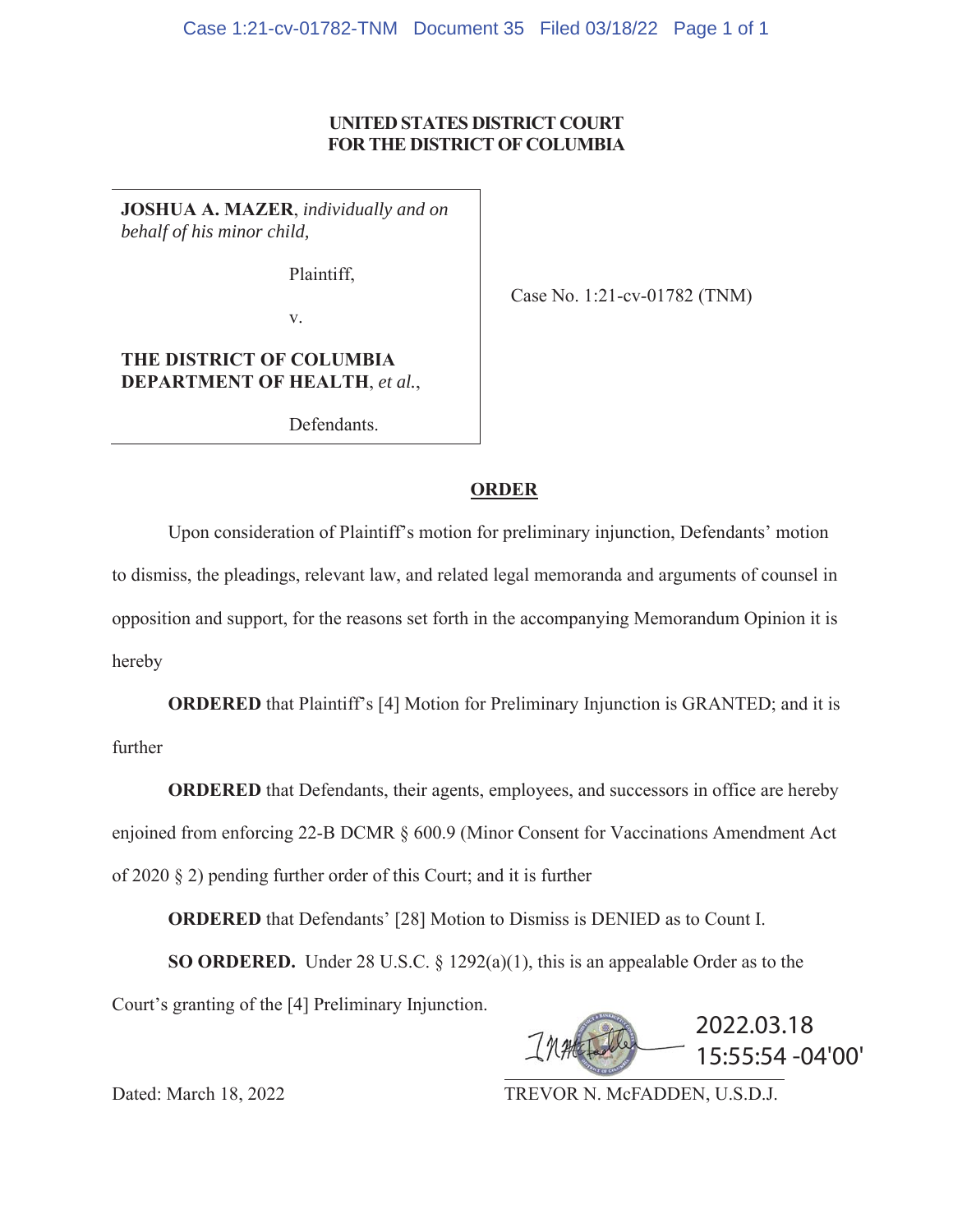# **UNITED STATES DISTRICT COURT FOR THE DISTRICT OF COLUMBIA**

**VICTOR M. BOOTH**, *individually and as next of friend of L.B., a minor child, et al.,*

Plaintiffs,

and

**JOSHUA A. MAZER**, *individually and on behalf of his minor child*,

Plaintiff

v.

**MURIEL BOWSER**, *in her official capacity as Mayor of the District of Columbia*, *et al.*,

Defendants.

Case Nos. 21-cv-01857 (TNM) and 21-cv-01782 (TNM)

# **MEMORANDUM OPINION**

In late 2020, the D.C. Council approved a law allowing children as young as eleven to get vaccinated without parental consent or knowledge. Parents who object to childhood vaccinations filed complaints and sought preliminary injunctions in two separate cases, but they bring nearly identical claims. They argue that federal law preempts the District's law and that it violates their constitutional and statutory rights. The District opposes the imposition of preliminary injunctions and moves to dismiss. It argues that the parents lack standing, that they have not justified preliminary injunctive relief, and that they failed to state a claim.

The Court holds that all the parents have standing for their preemption claims and have shown a likelihood of success on the merits for those claims. Federal law preempts the District's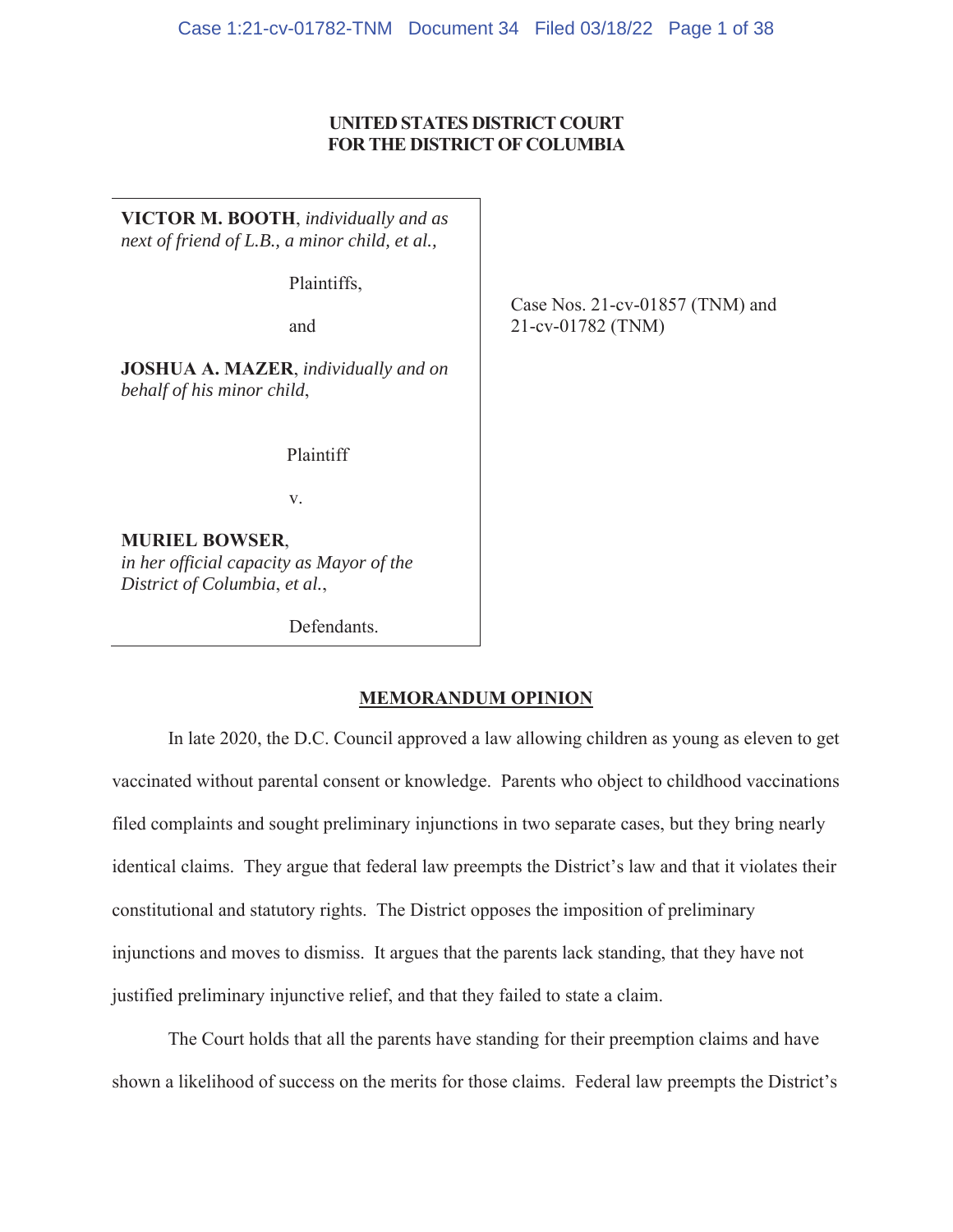## Case 1:21-cv-01782-TNM Document 34 Filed 03/18/22 Page 2 of 38

law because the laws place contradictory duties on healthcare providers. The Court also holds that some of the parents have standing for their Free Exercise claim and that they have shown they are likely to succeed on the merits because the District's law requires providers to hide children's vaccination status from parents who invoke their religious exemption rights but not from other parents. For both the preemption and Free Exercise claims, the parents have shown that they face irreparable harm and that the balance of the equities and public interest supports granting an injunction.

Because the parents are entitled to preliminary injunctions for these two theories, the Court need not evaluate their other theories. The Court therefore will grant the motions for preliminary relief and will deny the District's motions to dismiss for all the parents as to their preemption claims and for some of the parents as to their Free Exercise claim. The Court will separately address the remaining claims.

# **I. BACKGROUND**

Both the federal government and the District regulate the administration of childhood vaccines. The federal government's regulatory power stems from the National Childhood Vaccine Injury Act of 1986 (NCVIA). 42 U.S.C. §§ 300aa-1, *et seq*. Congress passed the NCVIA on the heels of "a massive increase in vaccine-related tort litigation" in the mid-1980s. *Bruesewitz v. Wyeth LLC*, 562 U.S. 223, 227 (2011). As a result, several vaccine manufacturers left the market even as many plaintiffs claimed that obtaining compensation for vaccine-related injuries was costly and difficult. *Id*. Vaccination rates among children began to fall, and public health officials sounded the alarm. *Id.*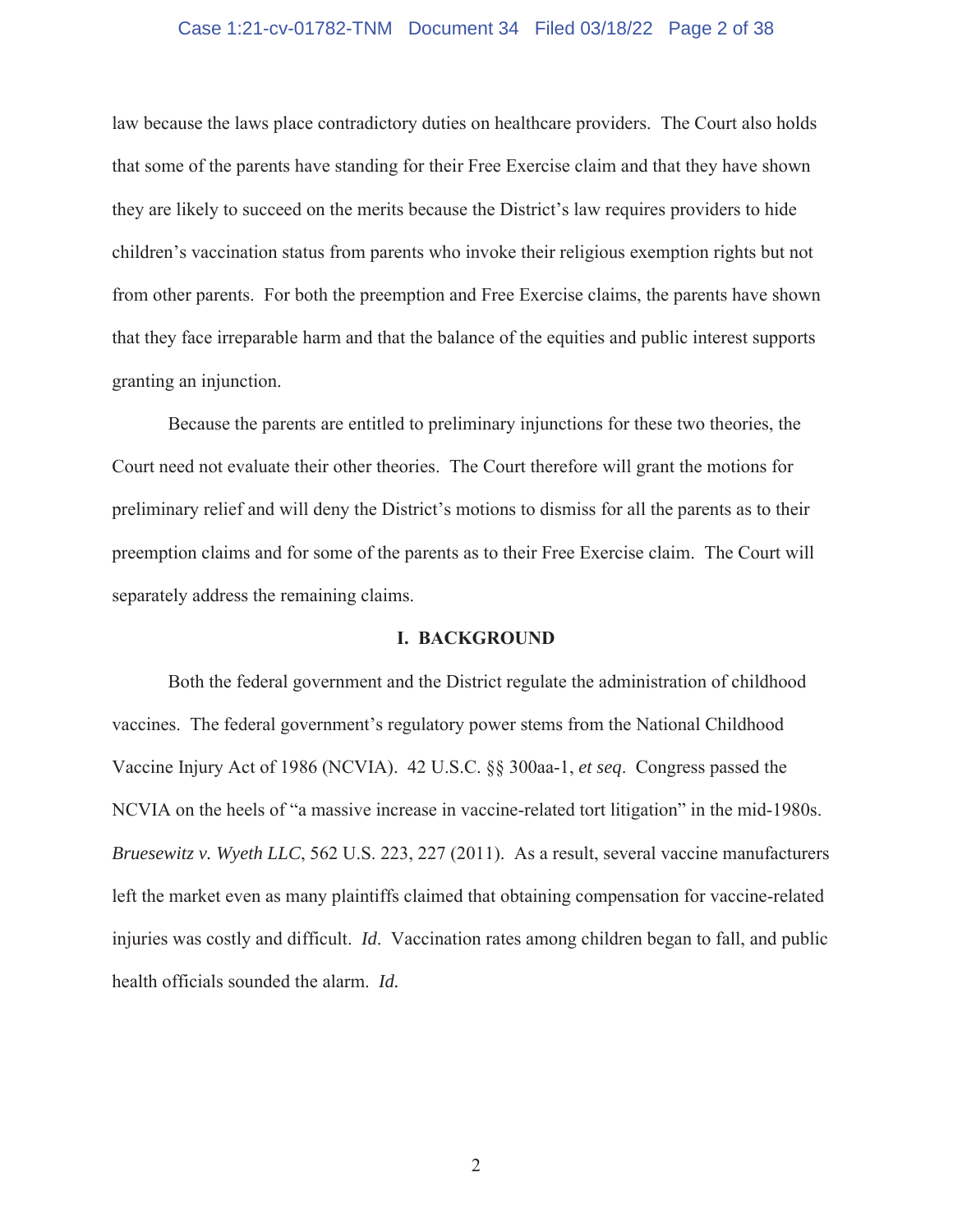#### Case 1:21-cv-01782-TNM Document 34 Filed 03/18/22 Page 3 of 38

The NCVIA contains a two-pronged solution. *First*, it grants "significant tort-liability protections [to] vaccine manufacturers." *Id.* at 229. It accomplishes this by prohibiting state law to the contrary. *See* 42 U.S.C. § 300aa-22(e).

*Second*, in a "quid pro quo," it created the National Vaccine Injury Compensation Program. *Bruesewitz*, 562 U.S. at 228–29. A key component of the Program is the Vaccine Injury Table, which lists covered vaccines and associated injuries. *Id*. If an injury manifests soon after administration of a vaccine, "then the vaccine is presumed to have caused the injury and the child is entitled to compensation, unless [the U.S. Department of Health and Human Services (HHS)] can prove an alternative cause of injury." *Booth* Ver. Am. Compl. (*Booth* Compl.) ¶ 306, ECF No. 31. This is called a "table injury." *Id.* But if the injury manifests later, then the petitioner must prove causation. These so-called "non-table injuries" account for more than 90% of all vaccine injury claims. *Id.* A minor cannot be a petitioner. 42 U.S.C. § 300aa-11(b)(1)(A). Instead, the minor's legal representative must petition on the minor's behalf. *Id.*

Because of time limits set by the NCVIA, petitioners must quickly identify vaccinerelated injuries to qualify for the Program. To assist petitioners, Congress mandated that HHS produce vaccine information statements (VIS) for distribution to vaccine recipients. *Id.* § 300aa-26(a). A VIS must include "(1) a concise description of the benefits of the vaccine, (2) a concise description of the risks associated with the vaccine, (3) a statement of the availability of the [Program] , and (4) such other relevant information as may be determined by [HHS]." *Id.*  § 300aa-26(c). Every time a healthcare provider administers a vaccine listed on the Vaccine Injury Table, he must provide a VIS "to the legal representatives of any child or to any other individual to whom such provider intends to administer such vaccine." *Id.* § 300aa-26(d).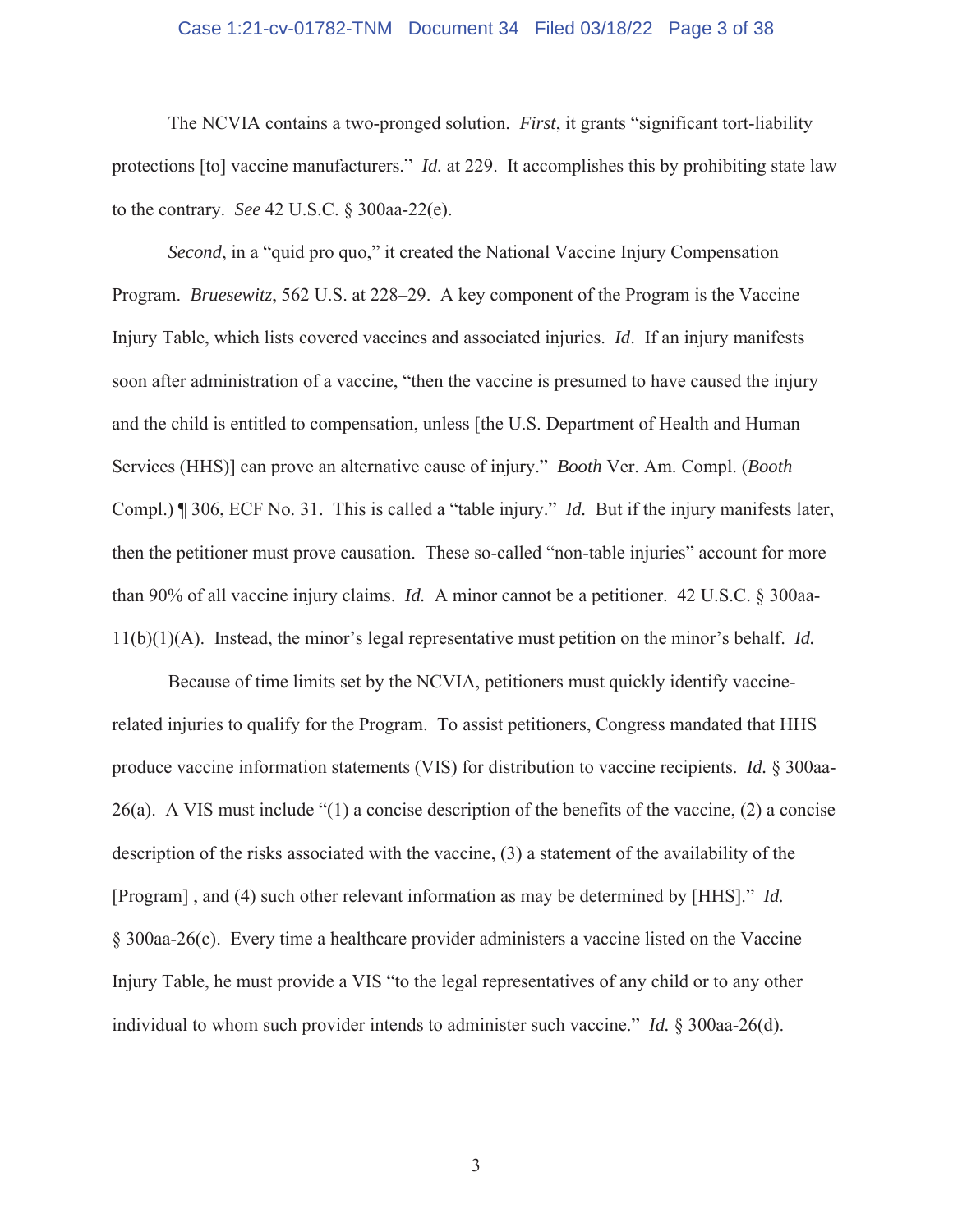# Case 1:21-cv-01782-TNM Document 34 Filed 03/18/22 Page 4 of 38

The District requires certain vaccinations for all children attending a D.C.-area school whether public, private, or parochial. *See* D.C. Code §§ 38-501, *et seq*. The District bars schools from admitting a student "unless the school has certification of immunization for that student, or unless the student is exempted pursuant to § 38-506." *Id.* § 38-502(a). Section 38- 506 exempts students from the certification requirement if the "responsible person" for the student "objects in good faith and in writing . . . that the immunization would violate his or her religious beliefs." *Id.* § 38-506(1). The law also exempts students "[f]or whom the school has a written certification by a private physician . . . or the public health authorities that immunization is medically inadvisable." *Id.* § 38-506(2). Absent one of these exemptions, students certify their immunizations on part 3 of the District's Universal Health Certificate (Certificate). *See id.*  § 38-602(a)(1); *see also Booth* Ex. 1, ECF No. 31-1 (copy of the Certificate).

In 2020, the District passed the Minor Consent for Vaccinations Act Amendment of 2020

(MCA). The MCA allows some children to receive a vaccine without parental consent:

A minor, 11 years of age or older, may consent to receive a vaccine if the minor is capable of meeting the informed consent standard, the vaccine is recommended by the United States Advisory Committee on Immunization Practices ("ACIP"), and will be provided in accordance with ACIP's recommended immunization schedule.

D.C. Law 23-193  $\S$  2(a). The MCA states that a minor meets the informed consent standard "if the minor is able to comprehend the need for, the nature of, and any significant risks ordinarily inherent in the medical care." *Id.* § 2(b).

Several key features of the MCA are relevant here. *First*, to help minors make an informed decision, the MCA instructs the D.C. Department of Health to "produce one or more age-appropriate alternative vaccine information sheets" that explain the risks and benefits of vaccines. *Id.* § 2(c). *Second*, the MCA tells medical providers to seek reimbursement for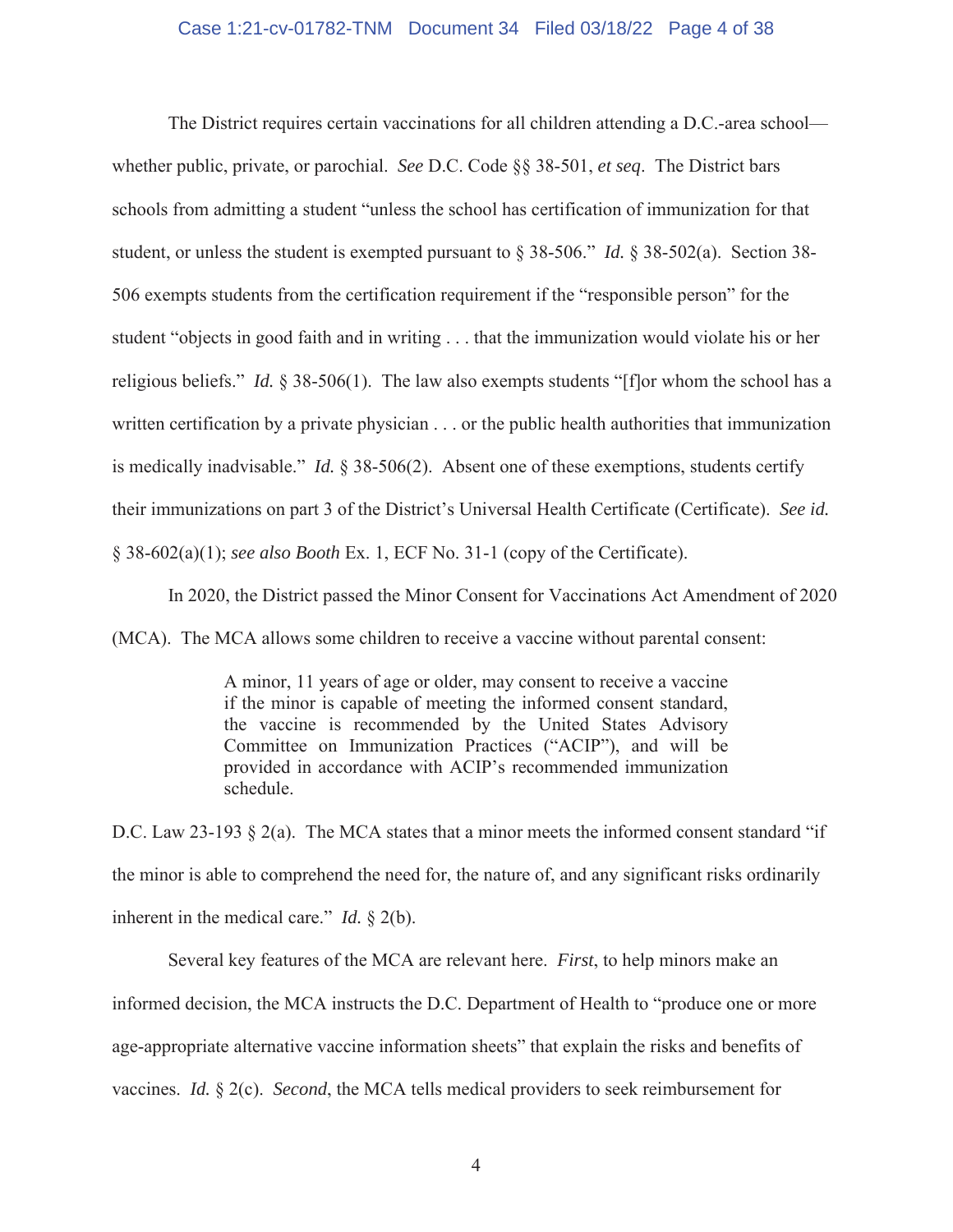## Case 1:21-cv-01782-TNM Document 34 Filed 03/18/22 Page 5 of 38

vaccinations "without parental consent, directly from the insurer." *Id.* § 2(d)(1).The provider must tell the insurer that he gave the vaccine under the MCA. *Id.* Insurers may not send an Explanation of Benefits for services provided under the authority of the MCA. *Id.* § 2(d)(2). *Third*, a minor who receives a vaccine under the MCA may access his immunization records without parental consent. *Id.* § 2(e).

*Fourth*, the MCA changes the guidelines for providers filling out the Certificate. *See id.*  § 3(b)(2) (codified at D.C. Code § 38-602(a)(2)). If a minor's parent has filed a religious exemption for the child and the child elects to get a vaccine anyway, a healthcare provider must leave blank part 3 of the Certificate. *Id.* Part 3 is the child's immunization record. This serves to obfuscate the child's vaccination from his parents. But the MCA does not require providers to leave blank part 3 of the Certificate for students whose parents filed a medical exemption. This part of the MCA applies *only* to students whose parents filed a religious exemption to vaccinations under  $\S 38-506(1)$ . For the students with a religious exemption, the provider must send the immunization record directly to the school. *Id.* The MCA directs the school to keep the record confidential. *Id.* Confidential from the religious parents, that is, because the school may share it with D.C.'s Department of Health or the school-based health center. *Id.* 

Plaintiffs in *Booth* (*Booth* Parents) are four parents who object on religious grounds to vaccinating their minor children. *See Booth* Compl. ¶¶ 1–4, 143, 211, 239, 269. Collectively, the *Booth* Parents have six children who range from 4 to 15 years old. *Id.* ¶¶ 1–4. Joshua Mazer also objects on religious grounds to vaccinating J.D., his minor child. Mazer Am. Ver. Compl. (*Mazer* Compl.) ¶ 49, ECF No. 24. J.D. is 16 years old. *Id.* ¶ 7. All Plaintiffs bring their claims under 42 U.S.C. § 1983, which grants a right of action against the District for deprivations of statutory and constitutional rights.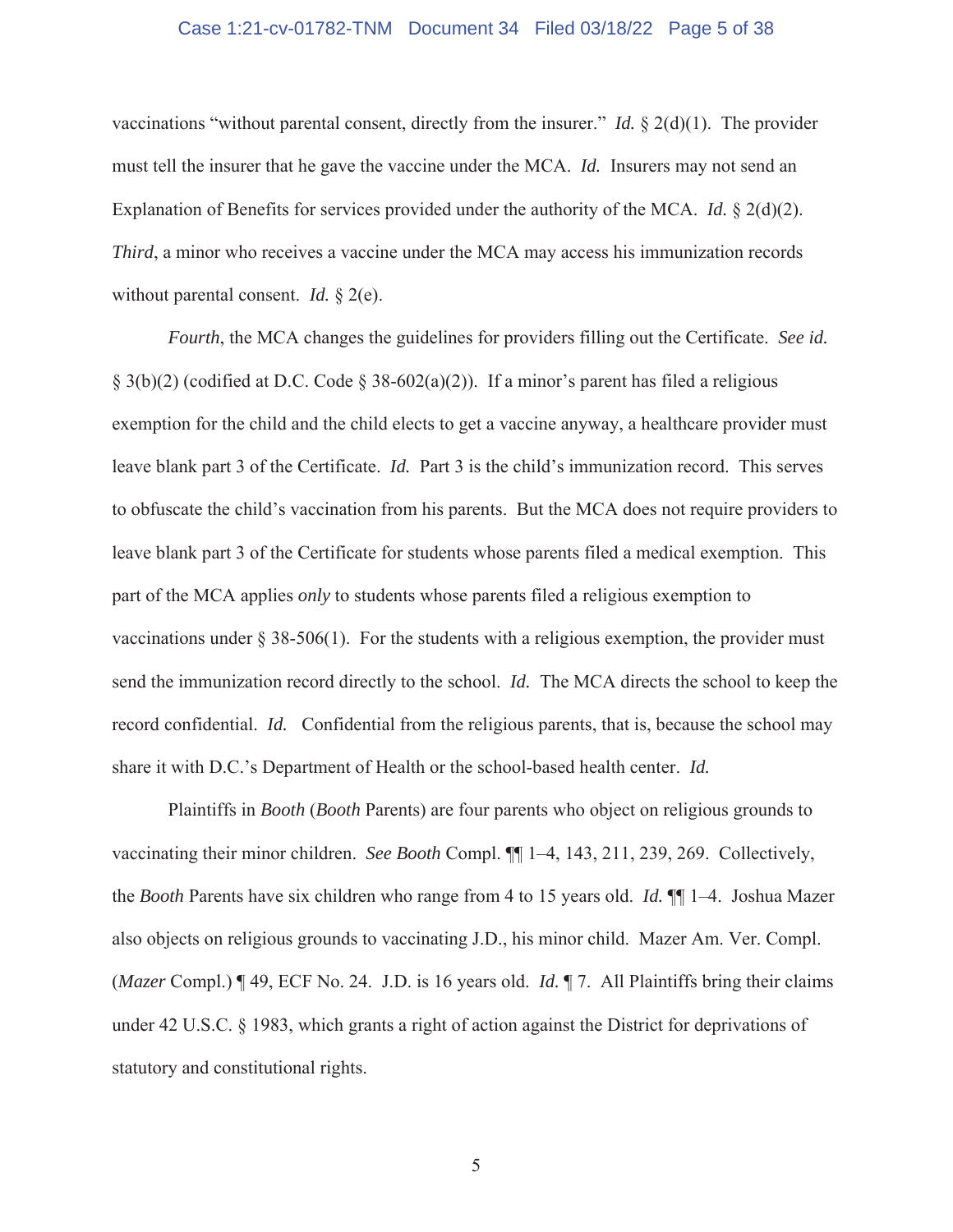# Case 1:21-cv-01782-TNM Document 34 Filed 03/18/22 Page 6 of 38

The *Booth* Parents argue that (1) federal law preempts the MCA, (2) the MCA violates the Religious Freedom and Restoration Act of 1993 (RFRA), (3) the MCA conflicts with the U.S. Constitution's Free Exercise Clause, and (4) the MCA violates their fundamental right to parent. *See Booth* Compl. ¶¶ 370–410. Mazer brings similar claims and also contends that the MCA violates both his procedural due process rights and his fundamental right to make medical decisions for J.D. *See Mazer* Compl. ¶¶ 84–122.

All Plaintiffs filed motions for a preliminary injunction. The District opposes the motions and moves to dismiss both complaints. Those motions are now ripe. Because the cases involve nearly identical challenges to the same law, the Court will resolve the preliminary injunctions with a single memorandum opinion and will issue separate orders on each docket.<sup>1</sup>

The Court finds that Plaintiffs have standing and have shown that they are likely to succeed on the merits of their argument that the MCA is preempted. The *Booth* Parents are also likely to succeed on the merits of their argument that the MCA violates their Free Exercise rights. For purposes of the preliminary injunctions, the Court need not reach Plaintiffs' other arguments. *See Capitol Hill Baptist Church v. Bowser*, 496 F. Supp. 3d 284, 300 n.15 (D.D.C. 2020) ("Because the Church is likely to succeed on the merits of its RFRA claim, and considering the interest in expeditiously resolving this motion, the Court does not reach the Church's constitutional claims now."). The Court will grant the *Booth* Parents and Mazer

<sup>&</sup>lt;sup>1</sup> Courts in this district commonly follow this practice without formally consolidating the cases. *See, e.g.*, *Hyatt v. Iancu*, 332 F. Supp. 3d 83, 88 n.1 (D.D.C. 2018) ("Although these cases were not consolidated for trial, because of their complex but nevertheless overlapping records and litigation histories, and common legal issues, the Court is issuing this single opinion concerning the merits in all three matters."); *Am. Bar Ass'n v. FTC*, 430 F.3d 457, 466 (D.C. Cir. 2005) ("Although the district judge never formally ordered the two actions consolidated, he dealt with them together and ultimately disposed of them in a single opinion and order.").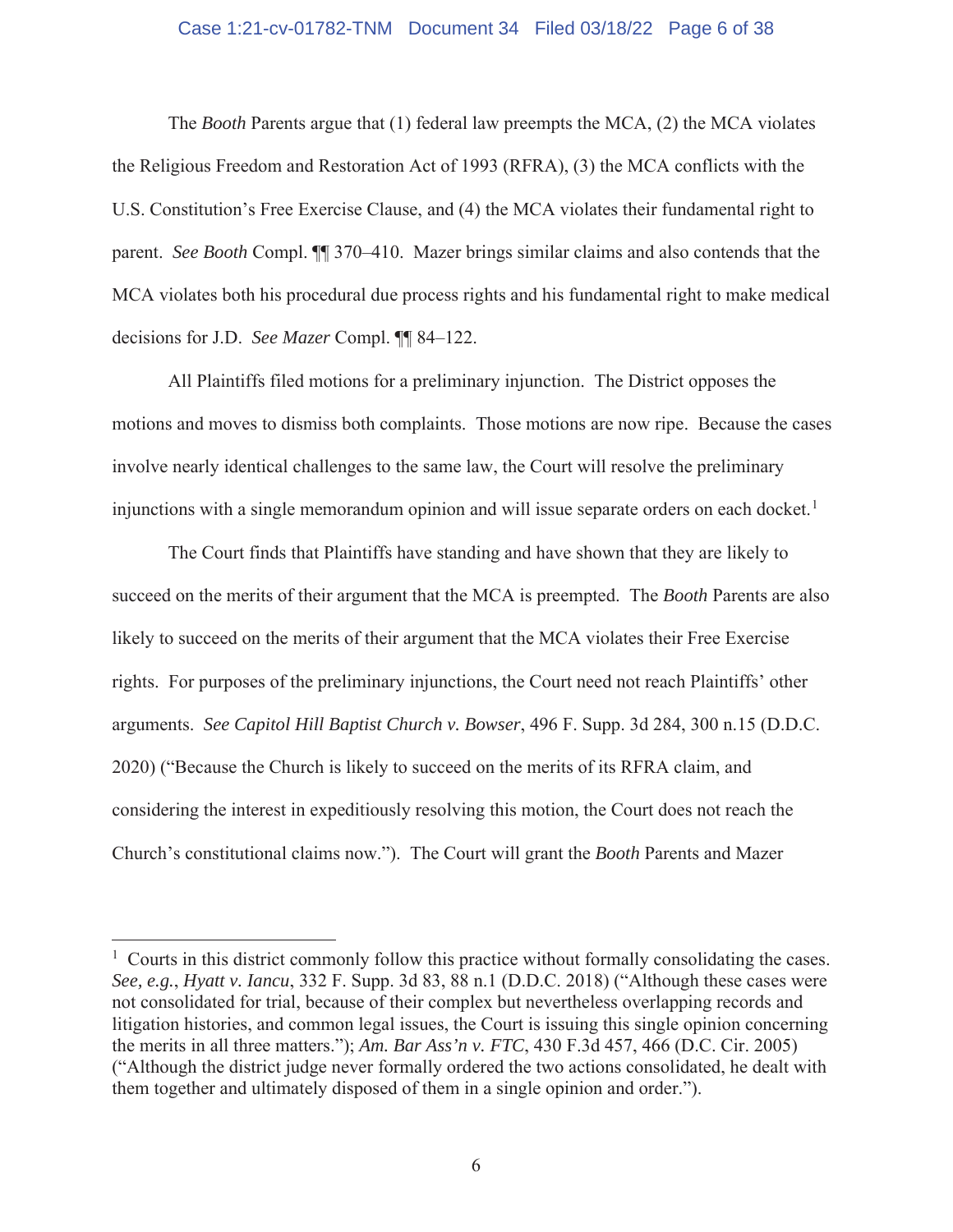# Case 1:21-cv-01782-TNM Document 34 Filed 03/18/22 Page 7 of 38

preliminary injunctions and will deny the District's motions to dismiss as to their preemption claims (for all Plaintiffs) and Free Exercise claim (for the *Booth* Parents only).<sup>2</sup>

# **II. LEGAL STANDARDS**

Different standards of review govern a motion for a preliminary injunction and a motion to dismiss. "A preliminary injunction is an extraordinary remedy never awarded as of right." *Winter v. Nat. Res. Def. Council, Inc.*, 555 U.S. 7, 24 (2008). "A party seeking a preliminary injunction must make a clear showing that four factors, taken together, warrant relief: likely success on the merits, likely irreparable harm in the absence of preliminary relief, a balance of the equities in its favor, and accord with the public interest." *League of Women Voters of U.S. v. Newby,* 838 F.3d 1, 6 (D.C. Cir. 2016).

The Court then "balance[s] the strengths of the requesting party's arguments in each of the four required areas." *Chaplaincy of Full Gospel Churches v. England*, 454 F.3d 290, 297 (D.C. Cir. 2006) (cleaned up). "If the showing in one area is particularly strong, an injunction may issue even if the showings in other areas are rather weak." *Id.* When the government is the defendant, the last two factors merge because "the government's interest *is* the public interest." *Shawnee Tribe v. Mnuchin*, 984 F.3d 94, 102 (D.C. Cir. 2021) (cleaned up).

To survive a motion to dismiss under Rule 12(b)(6), "a complaint must contain sufficient factual matter, accepted as true, to state a claim to relief that is plausible on its face." *Hurd v. Dist. of Colum.*, 864 F.3d 671, 678 (D.C. Cir. 2017) (cleaned up). A plaintiff must plead "factual content that allows the court to draw the reasonable inference that the defendant is liable for the misconduct alleged." *Ashcroft v. Iqbal*, 556 U.S. 662, 678 (2009). The Court accepts the

<sup>&</sup>lt;sup>2</sup> Because Plaintiffs bring claims under the Constitution and federal law, the Court has federal question jurisdiction. *See* 28 U.S.C. § 1331.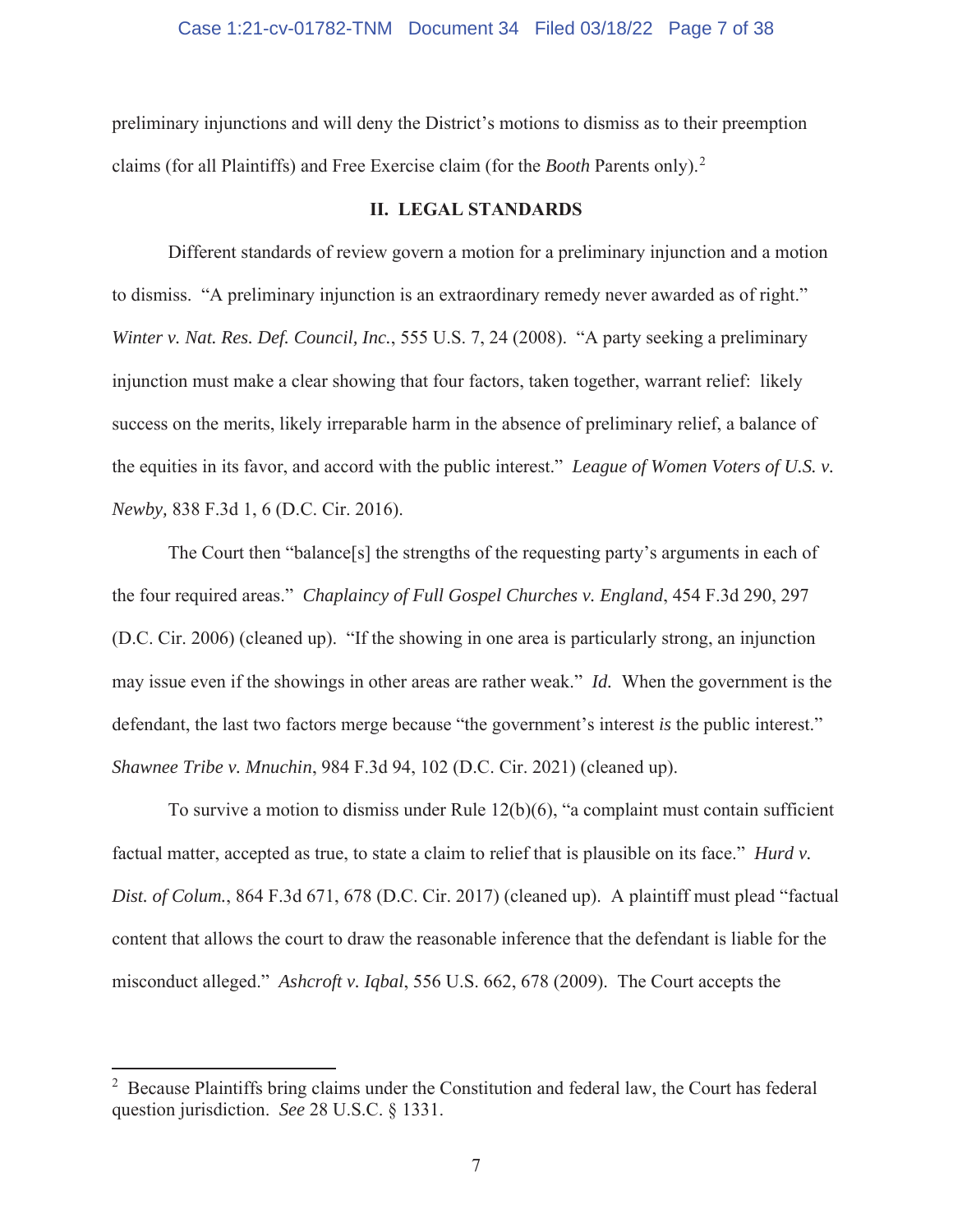#### Case 1:21-cv-01782-TNM Document 34 Filed 03/18/22 Page 8 of 38

complaint's factual allegations as true and grants the plaintiff "all inferences that can be derived from the facts alleged." *L. Xia v. Tillerson*, 865 F.3d 643, 649 (D.C. Cir. 2017) (cleaned up). The Court need not, however, credit "a legal conclusion couched as a factual allegation." *Iqbal*, 556 U.S. at 678 (cleaned up). The Court considers "only the facts alleged in the complaint, any documents either attached to or incorporated in the complaint[,] and matters of which [it] may take judicial notice." *Hurd*, 864 F.3d at 678 (cleaned up).

# **III. STANDING**

The Court turns first to standing. To establish standing, Plaintiffs must allege: (1) that they have suffered an injury in fact that is both concrete and particularized and actual or imminent; (2) that the injury is fairly traceable to the District; and (3) that a favorable decision is likely to redress the identified harm. *See Sabre, Inc. v. DOT*, 429 F.3d 1113, 1117 (D.C. Cir. 2005). "[A] party who seeks a preliminary injunction must show a substantial likelihood of standing." *Food & Water Watch, Inc. v. Vilsack*, 808 F.3d 905, 913 (D.C. Cir. 2015).

Plaintiffs bring many claims and must show standing for each of them. *See Davis v. Fed. Election Comm'n*, 554 U.S. 724, 734 (2008). Because the Court finds the NCVIA preempts the MCA and that the MCA violates the *Booth* Parents' Free Exercise rights, it will not assess Plaintiffs' other claims now. Thus, all Plaintiffs must show standing for their preemption claims and the *Booth* Parents must also show standing for their Free Exercise claim.

#### **A. The** *Booth* **Parents possess standing.**

Start with the *Booth* Parents. They must show injury is imminent. The Court looks first at how likely it is that their children will seek vaccinations without their parents' consent and then applies this separately to the injuries they assert under their preemption and Free Exercise claims.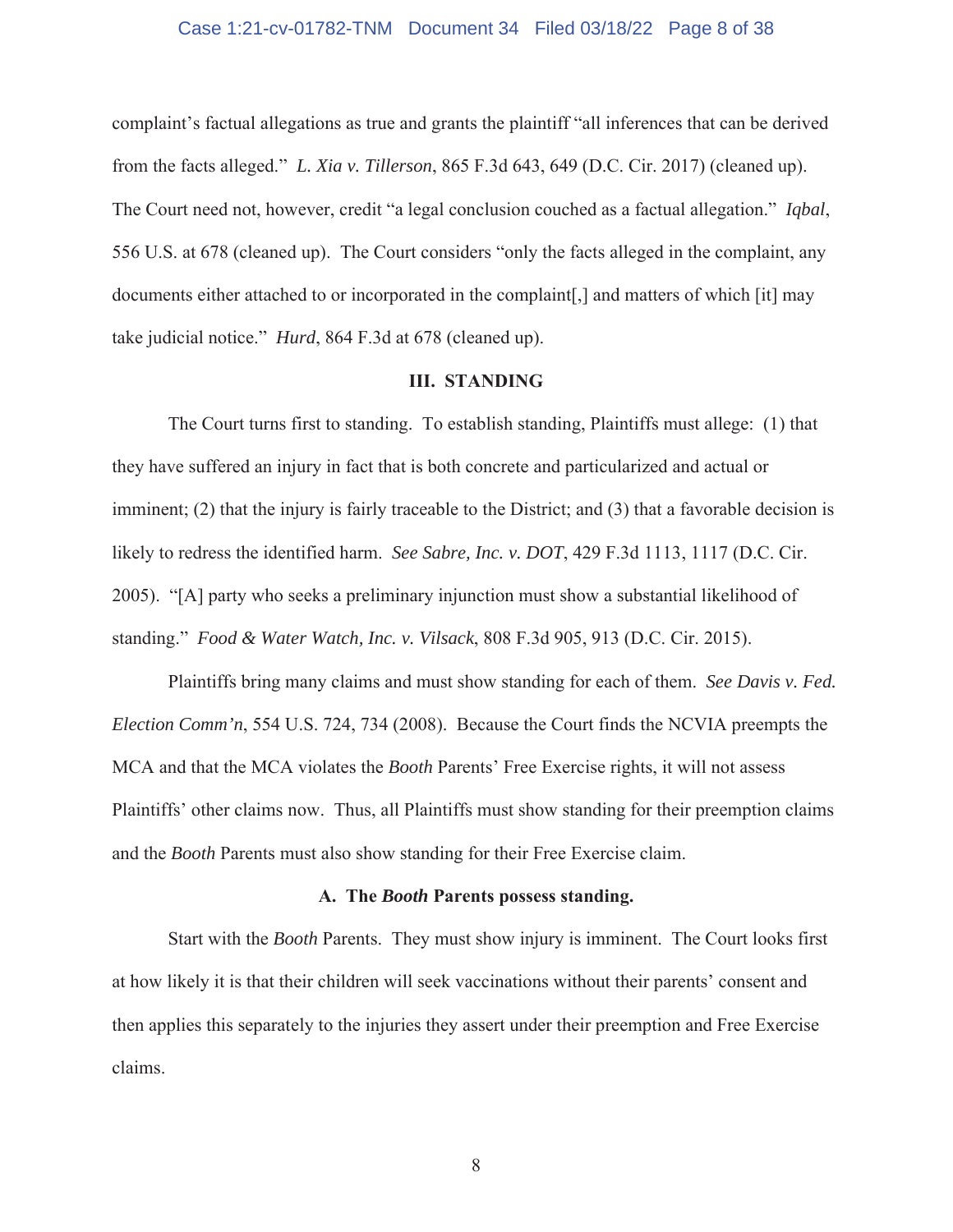## Case 1:21-cv-01782-TNM Document 34 Filed 03/18/22 Page 9 of 38

The *Booth* Parents allege that the District has created a "pressure-cooker environment, enticing and psychologically manipulating [their minor children] to defy their parents and take vaccinations against their parents' wills." *Booth* Compl. ¶ 72. According to them, the District is "inundated" with an "intense . . . vaccine marketing campaign" to get vaccinated against COVID-19. This campaign includes "billboards, posters, fliers, printed ads, online ads, websites with links, emails, Twitter, and other forms of mass media." *Id.* **[1]** 76, 78. The campaign promises incentives to vaccinated individuals "such as gift cards, ear buds, and chances to win iPads, \$25,000 scholarships, and other prizes." *Id.* ¶ 81 (cleaned up). The Parents' children are aware of these incentives. *Id.* ¶ 82. All the children except the four-year-old "have access to the internet and see [the District's] media campaign." *Id.* ¶ 75. The District has created a website where children can see a list of vaccine walk-in clinics. *Id.* 186. Some clinics are in schools. *Id.* 

The *Booth* Parents say this pressure makes it likely their children will exploit the MCA to get vaccinated behind their backs. The Court considers whether this is true of just one of the Parents' children, L.B., because if one plaintiff can show standing, the Court "need not consider the standing of the other plaintiffs" who raise identical claims. *Mtn. States Legal Found. v. Glickman*, 92 F.3d 1228, 1232 (D.C. Cir. 1996). Because the Court determines that L.B. is likely to imminently get a vaccine, his father, Victor Booth, has standing.

L.B. is 13 years old and attends Kipp Academy, a D.C. public charter school. *Booth* Compl. ¶ 120. Booth alleges that L.B. is "a medically fragile child" who suffers from autoimmunity, alopecia (severe hair loss), asthma, and eczema. *Id.* ¶ 122. Booth alleges that these conditions appeared following several rounds of previous vaccinations. *Id.* ¶¶ 126-29. After Booth stopped L.B.'s vaccinations, "his medical conditions improved, and his hair slowly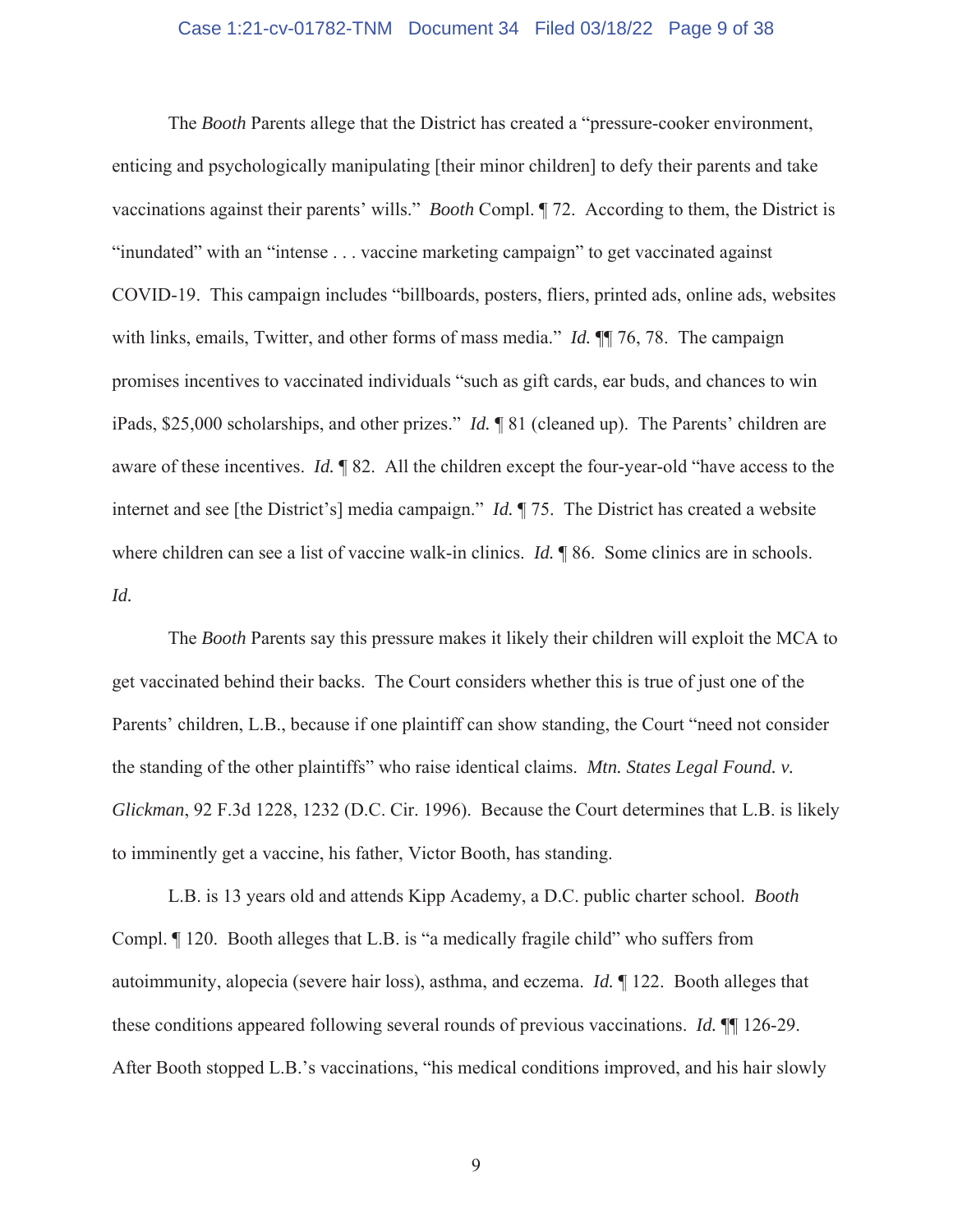## Case 1:21-cv-01782-TNM Document 34 Filed 03/18/22 Page 10 of 38

began to grow back." *Id.* ¶ 136. Booth "has formed sincere religious objections to vaccinations. He is of the sincere religious belief that he should not inject a foreign substance into his son's body that may harm him." *Id.* ¶ 143. This includes both the COVID-19 vaccine and standard childhood vaccines. *Id.* ¶ 144.

Booth alleges that L.B. feels singled out for being unvaccinated against COVID-19. Because he is unvaccinated, the District once forced L.B. to quarantine for ten days after his teacher tested positive for COVID-19. *Id.* ¶ 189. Not so for his vaccinated classmates. *Id.*  ¶¶ 176, 190–91. L.B. became upset and cried as a result. *Id.* ¶ 191.During the winter, Kipp Academy announced that unvaccinated children may not play sports. *Id.* ¶ 192. Baseball is vital to L.B. *Id.* He "has become increasingly angry, agitated, and upset" as a result. *Id.* ¶ 193. L.B. has told his father, "if I were offered a vaccine, I would take it." *Id.* ¶ 198. Kipp has an on-site vaccine clinic. *Id.* ¶ 91.

L.B. drew two pictures explaining his feelings. One of the drawings states: "I feel like I'm being pressured into taking the vaccination because I feel like an outsider since everybody else has the vaccine and not only that but I feel like the vaccination is some sort of hall pass because I need the vaccination to go certain places which is very annoying." *Id.* ¶ 195. The second drawing appears below: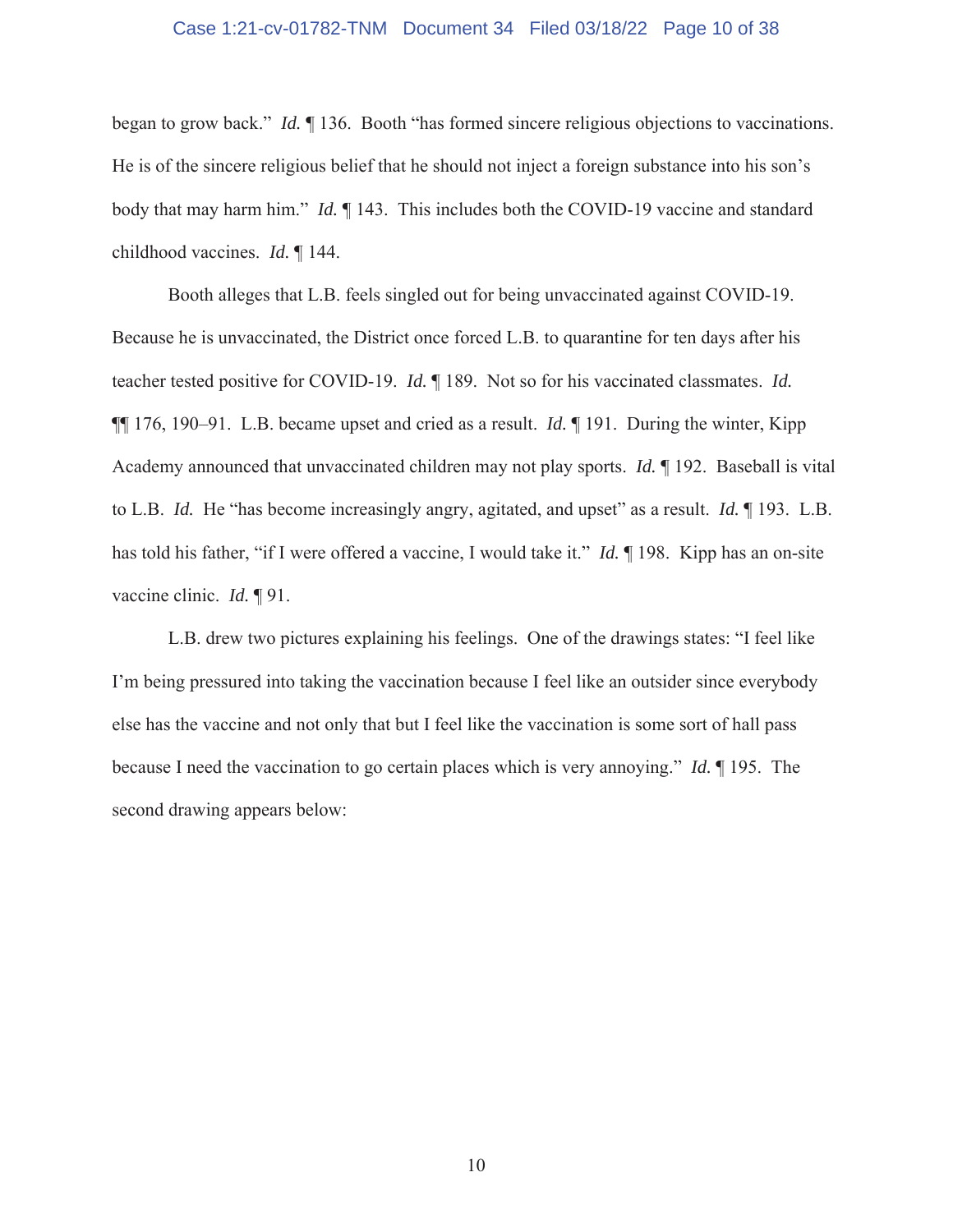

*Booth* Ex. 11, ECF No. 31-1.

The District responds that Booth's alleged injury depends on "pure speculation" that L.B. will receive the vaccine. *Booth* Defs.' Mem. at 22, ECF No. 35.<sup>3</sup> The District claims that L.B. has not said he will try to get vaccinated or that a D.C. official has ever offered vaccines to him. *Id.* The District also notes that the MCA has been in effect since March 2021, L.B. has been in school since August 2021, and the motion for preliminary injunction was filed in December 2021. *Id.* So even if L.B. feels pressured to get the vaccine, he has been able to withstand that

 $3$  All page numbers refer to the pagination generated by the Court's CM/ECF system.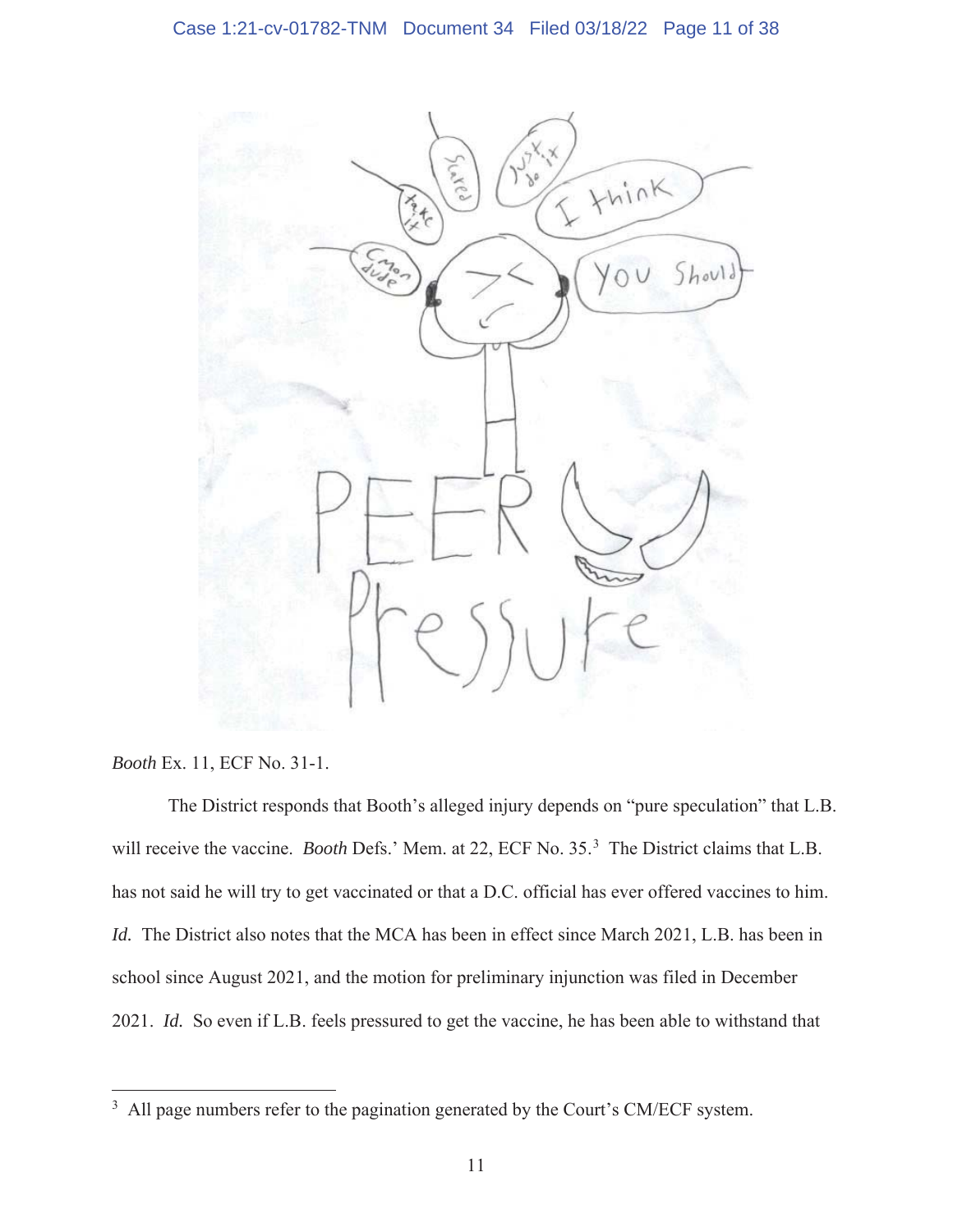# Case 1:21-cv-01782-TNM Document 34 Filed 03/18/22 Page 12 of 38

pressure thus far. More, if L.B. caved and sought out a vaccine, he would still have to persuade a healthcare provider that he met the standard for informed consent. *Id.* at 24. The District argues that because Booth's alleged injuries depend on the independent actions of third parties—both L.B. and healthcare providers—his claims are too speculative to constitute an imminent injury. *Id.* 

To be sure, Booth engages in some hypothesizing about what L.B. will do. The Supreme Court has warned that "threatened injury must be certainly impending to constitute injury in fact," and that "allegations of possible future injury" are not sufficient. *Clapper v. Amnesty Int'l USA*, 568 U.S. 398, 409 (2013) (cleaned up). But here L.B. has made it clear that he is on the cusp of getting vaccinated.

And the District does not suggest what else L.B. must do to demonstrate an imminent injury to Booth. The District says that Booth and the other Parents "have *not* alleged that their children have expressed interest in seeking out vaccines." *Booth* Defs.' Mem. at 22. But L.B. has said he would take the vaccine if offered it. *See Booth* Compl. ¶ 198. The District argues L.B.'s statement depends on the District "walking the halls offering vaccines"—something it is not doing and has no plans to do. *Booth* Defs.' Mem. at 23. Yet the District has clinics across the city, including one inside L.B.'s school. *Booth* Compl. ¶ 91. The location of the clinic, combined with the incentives offered to students who get the vaccine, is nearly indistinguishable from offering vaccines to students. Given L.B.'s statement, he could likely go to one of these clinics any day.

Now consider Booth's preemption argument. Courts have recognized a conflict between state and federal law as a concrete injury that can create standing. *See, e.g.*, *State Farm Bank, F.S.B. v. Dist. of Colum.*, 640 F. Supp. 2d 17, 21 (D.D.C. 2009).Booth argues that because the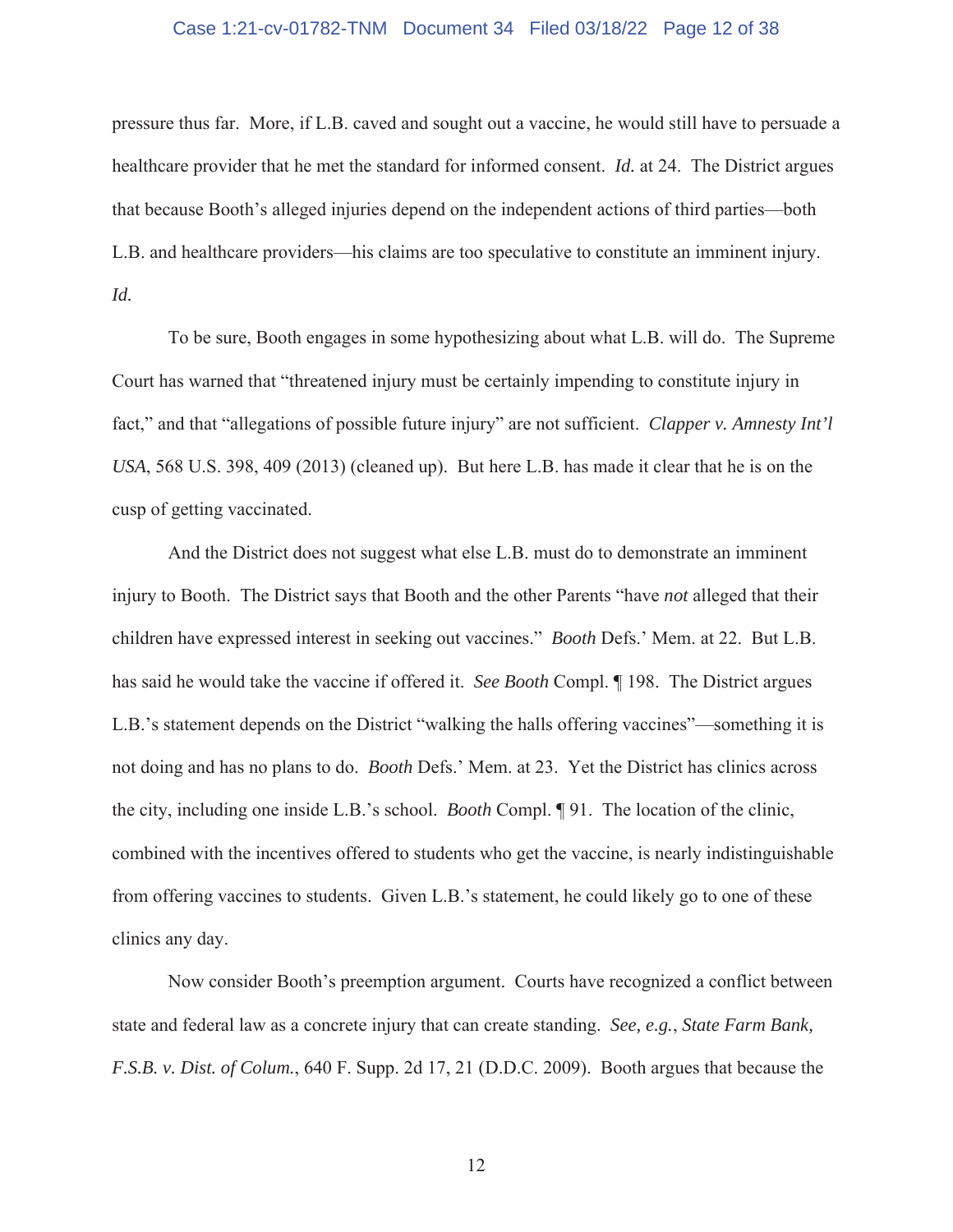# Case 1:21-cv-01782-TNM Document 34 Filed 03/18/22 Page 13 of 38

MCA preempts the NCVIA, it deprives him of a VIS. *See Booth* Compl. ¶ 373–74. Still more, the MCA tries to conceal a child's vaccination status from his parents. *Id.* ¶ 374. The MCA thus "subverts the protections" of the NCVIA. *Id.* The District responds that Booth is wrong because there is no conflict between the MCA and the NCVIA. *Booth* Defs.' Mem. at 25. Without a conflict, there is no preemption. Without preemption, there is no injury. But because the Court finds a conflict between the MCA and NCVIA, *see infra* Section IV.A.1, the Court determines that there is an injury. And because the Court found that L.B. is very likely to try to get a vaccine soon, the injury is imminent.<sup>4</sup>

That leaves causation and redressability. The Court finds that the MCA causes Booth's injury because without it there is no avenue for minors to receive vaccines absent parental consent. Removing the law would revert the District to the standard age of consent of 18. *See*  22-B D.C.M.R. § 600.1. Thus, the requested relief would redress Booth's injuries. Booth has therefore shown all three elements of standing as to his preemption claim.<sup>5</sup>

<sup>4</sup> The District argues that even if a parent *could* be harmed by failure to receive a VIS, that is not the case for Plaintiffs because during this litigation, Plaintiffs obtained the relevant VISs. *See Booth* Defs.' Mem. at 25. But at the motions hearing, Plaintiffs' counsel explained that the VISs change often and old VISs cannot fix the injury. *See* Hearing Tr. at 12:5–12, ECF No. 33 (*Mazer*  docket). And in any event, 42 U.S.C. § 300aa-26(d) requires a healthcare provider to give a VIS to the legal representative of a child or the individual receiving the vaccine *when a provider administers a vaccine*.

<sup>5</sup> The *Booth* Parents acknowledge that the NCVIA does not cover the COVID-19 vaccine. *See Booth* Pls.' Mot. at 28, ECF No. 33-1. Instead, the Federal Food, Drug, and Cosmetic Act and the Public Readiness and Preparedness Act regulate the COVID-19 vaccine. *Id.* This threatens the Parents' standing because although they contend that they object to all childhood vaccines, *see, e.g.*, *Booth* Compl. ¶ 144, the bulk of their arguments concern COVID-19 vaccinations. If the NCVIA does not cover the COVID-19 vaccine, then the MCA's regulation of the COVID-19 vaccine cannot conflict with the NCVIA. The District does not press this argument, leaving the Court with limited briefing on this point. For now, the Court is persuaded that Booth possesses standing because he objects to all childhood vaccines. As J.D.'s story below shows, there is a risk that healthcare providers could administer childhood vaccines even if a child goes into a vaccine clinic intending to get only the COVID-19 vaccine. *See Mazer* Compl. ¶ 54. More, at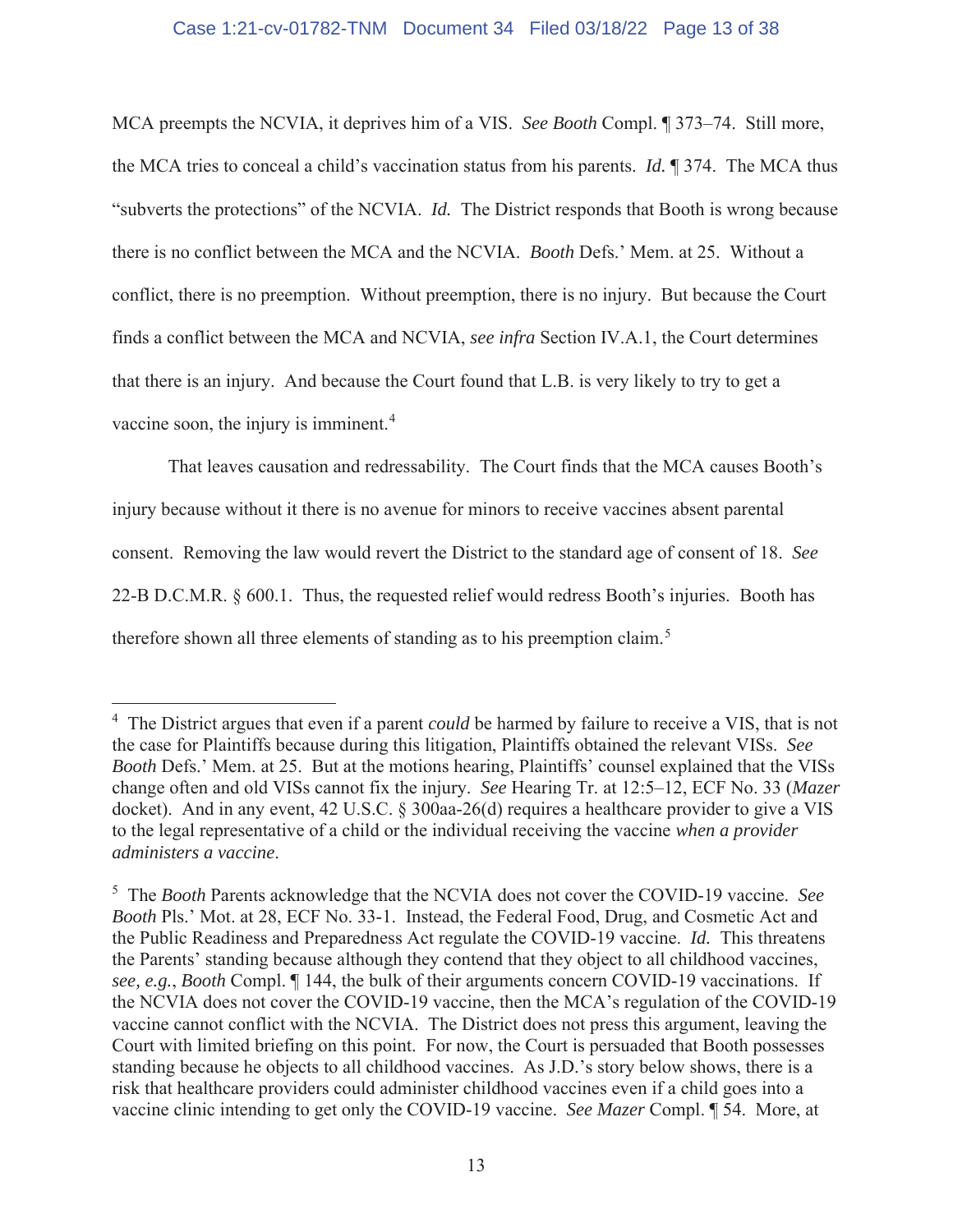# Case 1:21-cv-01782-TNM Document 34 Filed 03/18/22 Page 14 of 38

Consider next Booth's Free Exercise claim. Booth claims that because the MCA requires providers to skip part 3 of the Certificate if a child has a religious exemption on file, the MCA exhibits "hostility to a religion or religious viewpoint." *Booth* Pls.' Mot. at 38, ECF No. 33-1 (quoting *Masterpiece Cakeshop*, *LTD v. Colo. Civ. Rights Comm'n*, 138 S. Ct. 1719, 1731 (2018)). This hostility is "inconsistent with the First Amendment's guarantee that our laws be applied in a manner that is neutral toward religion." *Id*. (quoting *Masterpiece Cakeshop*, 138 S. Ct. at 1731). This injury is imminent because L.B. may try to get a vaccine any day. The injury is traceable to the MCA because the MCA established the requirement that providers leave blank part 3 of the Certificate for minors with religious exemptions. Enjoining the MCA would therefore redress the injury.

Booth has thus established standing as to both his preemption and MCA claims. And because Booth has shown standing, the Court "need not consider the standing of the other plaintiffs" who raise the same claims. *Mtn. States Legal Found.*, 92 F.3d at 1232.

#### **B. Joshua Mazer has standing.**

Now consider Mazer's standing. When J.D. was five years-old, she suffered a severe reaction to a vaccination that required urgent medical treatment. *Mazer* Compl. ¶ 47. Mazer "has a sincerely held religious belief contrary to vaccination for J.D. since his religion prohibits him from permitting acts that he believes would harm his child." *Id.* 149. In classic teenager fashion, despite knowing her father's opposition, J.D. wants to be vaccinated.

In the spring of 2021, J.D., who lives in Maryland, visited a doctor in the District. *Id.*  ¶ 50. She told the doctor that she wanted to attend a summer camp and needed to receive a

the motions hearing, the *Booth* Parents contended the FDA is likely to soon issue final approval to COVID-19 vaccines for children. Hearing Tr. at 32:17–24. Final approval would make COVID-19 vaccines subject to the NCVIA. *See id.*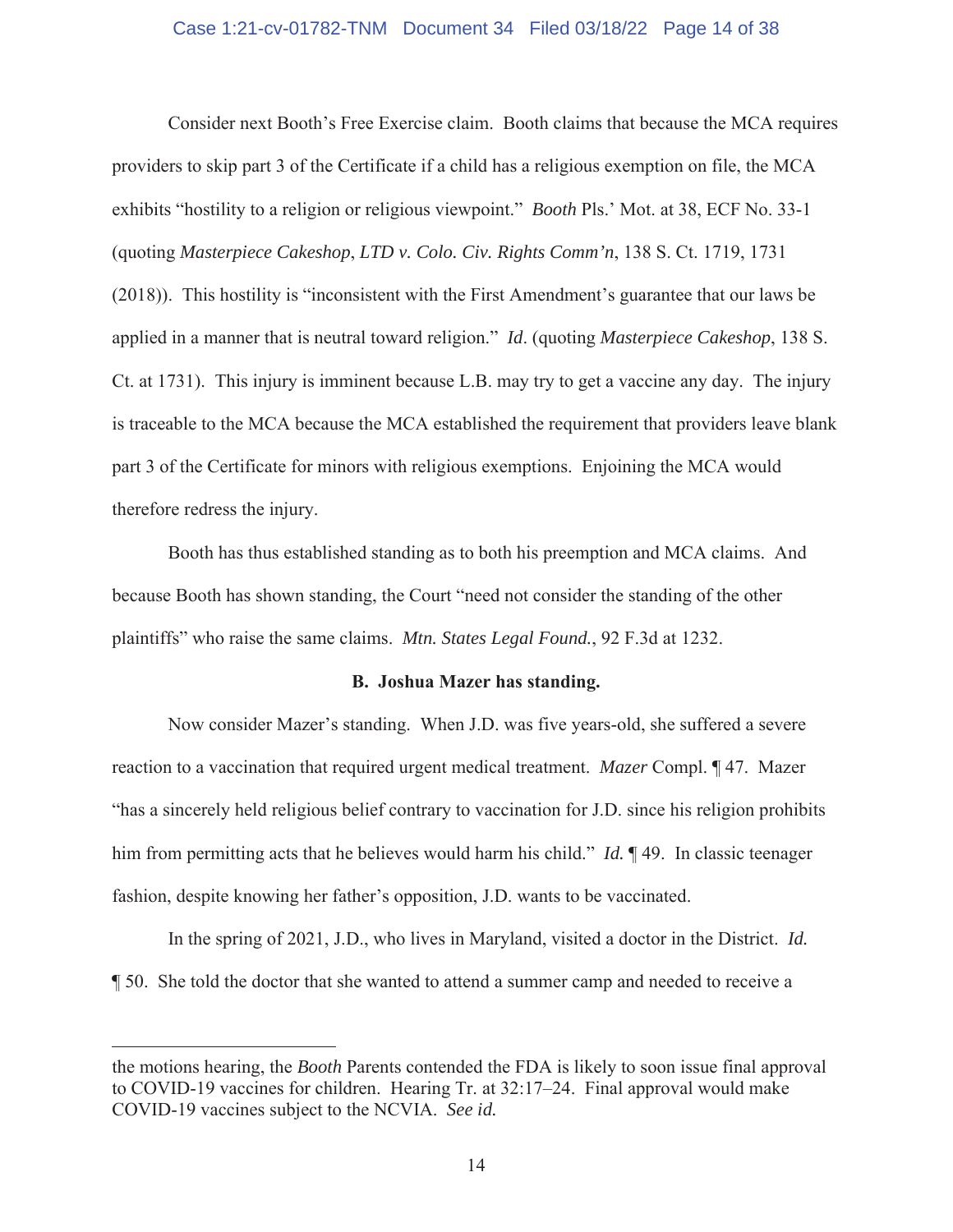# Case 1:21-cv-01782-TNM Document 34 Filed 03/18/22 Page 15 of 38

vaccine to attend. *Id.* ¶ 51. She revealed that her parents did not consent to her receiving the vaccine. *Id.* Although she went intending to only get one shot, the doctor encouraged her to get two others. *Id.* ¶ 54. Mazer alleges that the doctor "coached" J.D. on how to lie to her parents about the shots. *Id.* ¶ 55. J.D. was all set to get the vaccines, but when the doctor brought them out, she got nervous and left without receiving them. *Id.* Mazer says that during the visit, J.D. was not told of the vaccines' risks and did not receive a VIS. *Id.* ¶ 56. Nor did the doctor or anyone else ask her if she previously had a bad reaction to a vaccine. *Id.* 

Mazer found out about J.D.'s visit to a doctor because J.D. put the doctor's business card on a bulletin board in her room. *Id.* ¶ 61. Although Mazer has explained why he opposes her receiving a vaccine, J.D. has repeatedly told him that she needs to get various vaccines for her school's dance team performances, so that she can attend a summer camp, to secure a summer job, and to attend the college of her choice. *Id.* ¶¶ 69, 71. J.D. has posted signs above her bed about the importance of getting vaccines. *Id.* ¶ 79. Mazer states that J.D. has often communicated her intention to get the vaccine. *Id.* ¶¶ 71–76.

Mazer says that J.D. has the means to obtain a vaccination if she chooses to. There is a subway stop near her house and in front of the doctor's office she visited. *Id.* ¶ 78. She has the Uber and Lyft apps on her phone, and her older brother and friends have driven her to places in the past and are willing to do so again. *Id.* ¶ 77. J.D. has the means to pay for an immunization because she has a credit card. *Id.* And a doctor has shown a willingness to give her a vaccine. *Id.* ¶¶ 81–82.

The District counters that Mazer has not shown any certainly impending injury. *Mazer* Defs.' Opp'n. at 18–21, ECF No. 19. It argues that Mazer "does not allege that J.D. still wants to attend the summer camp, or still needs vaccination to do so, or even that the summer camp is not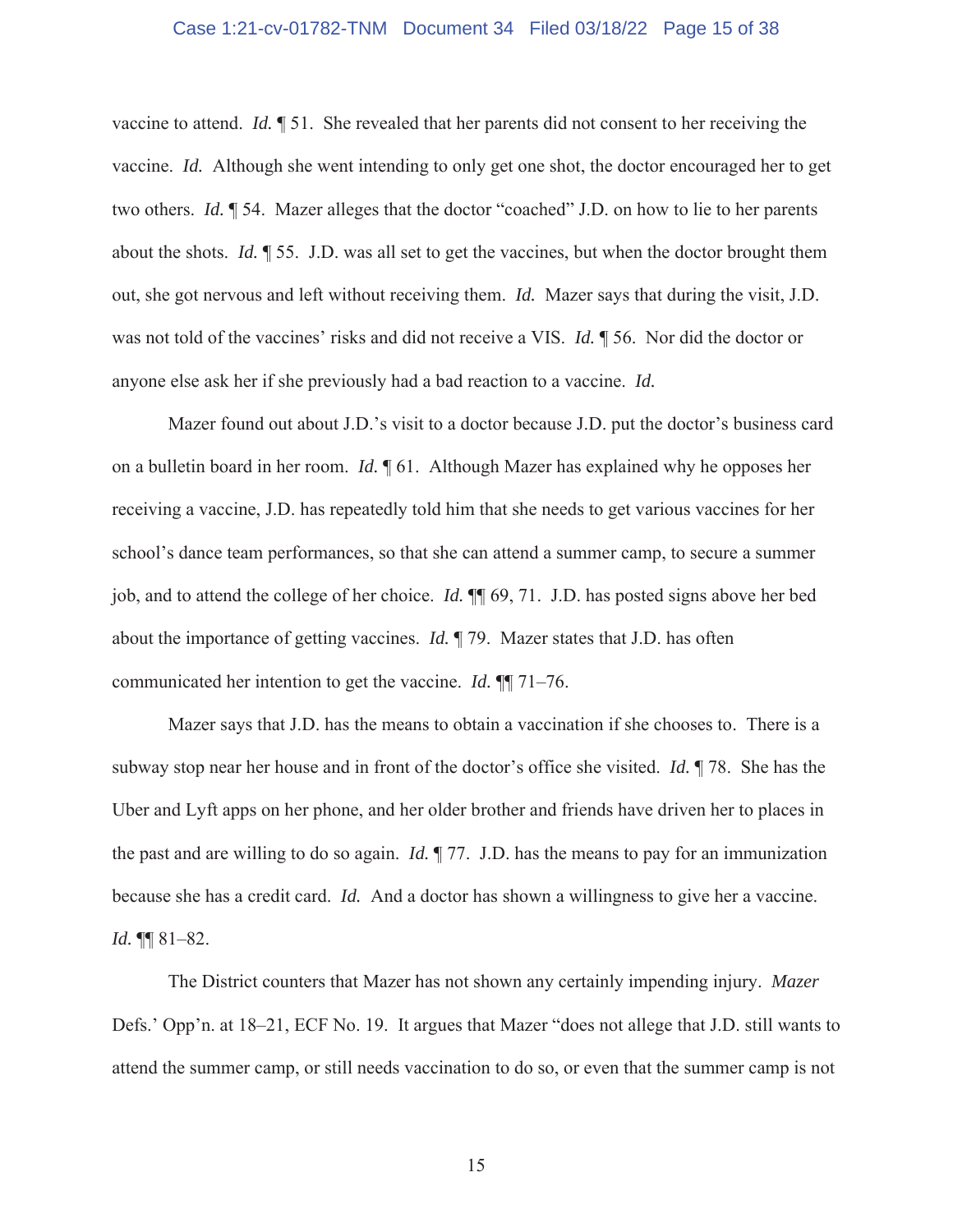# Case 1:21-cv-01782-TNM Document 34 Filed 03/18/22 Page 16 of 38

yet over. He offers no other possible motivation for J.D. to seek vaccination again." *Id.* at 19. The District also contends that now that Mazer has explained to J.D. why he does not want her to get vaccinated, she might not try again. *Id.* And finally, the District argues that the MCA only applies to so-called "mature minors" who can meet the standard of informed consent. Because it is not clear that J.D. could meet that standard, Mazer's complaint relies on too many what-ifs. *See id.* at 19–20.

None of the District's arguments withstands scrutiny. The District says that Mazer has not shown J.D. "still" wants to attend summer camp, but he alleged that very fact in his complaint. *See Mazer* Compl. ¶ 71. Counsel confirmed this at the motions hearing. Hearing Tr. at 75:23–25, ECF No. 33 (*Mazer* docket). And Mazer has offered another "possible motivation" for J.D. to seek out a vaccination. He alleged that she wanted vaccines for her dance company performances, her summer job, and to attend the college of her choice. *Mazer* Compl*.* ¶¶ 71–74. Despite Mazer explaining why he does not want her to get vaccinated, she "frequently" brings it up at the family dinner table and explains her desire to get one. *Id.* ¶ 80. And there is no reason to doubt that J.D. would meet the standard for informed consent—after all, she did once before. Based on all these facts, the Court finds the likelihood that J.D. will try to get at least one vaccination is imminent.

Apply this finding to Mazer's preemption claim. He alleges the same harm as the *Booth* Parents: The NCVIA provides federal rights to parents relative to vaccines, and the MCA strips them away. *Id.* ¶ 85. The harm is imminent because J.D. could try to get a vaccine at any time. The injury is traceable to the MCA because it created the mechanism by which minors can get vaccines without their parents' permission. The requested relief would redress the injury because Mazer asks the Court to enjoin the relevant part of the MCA. Mazer thus has standing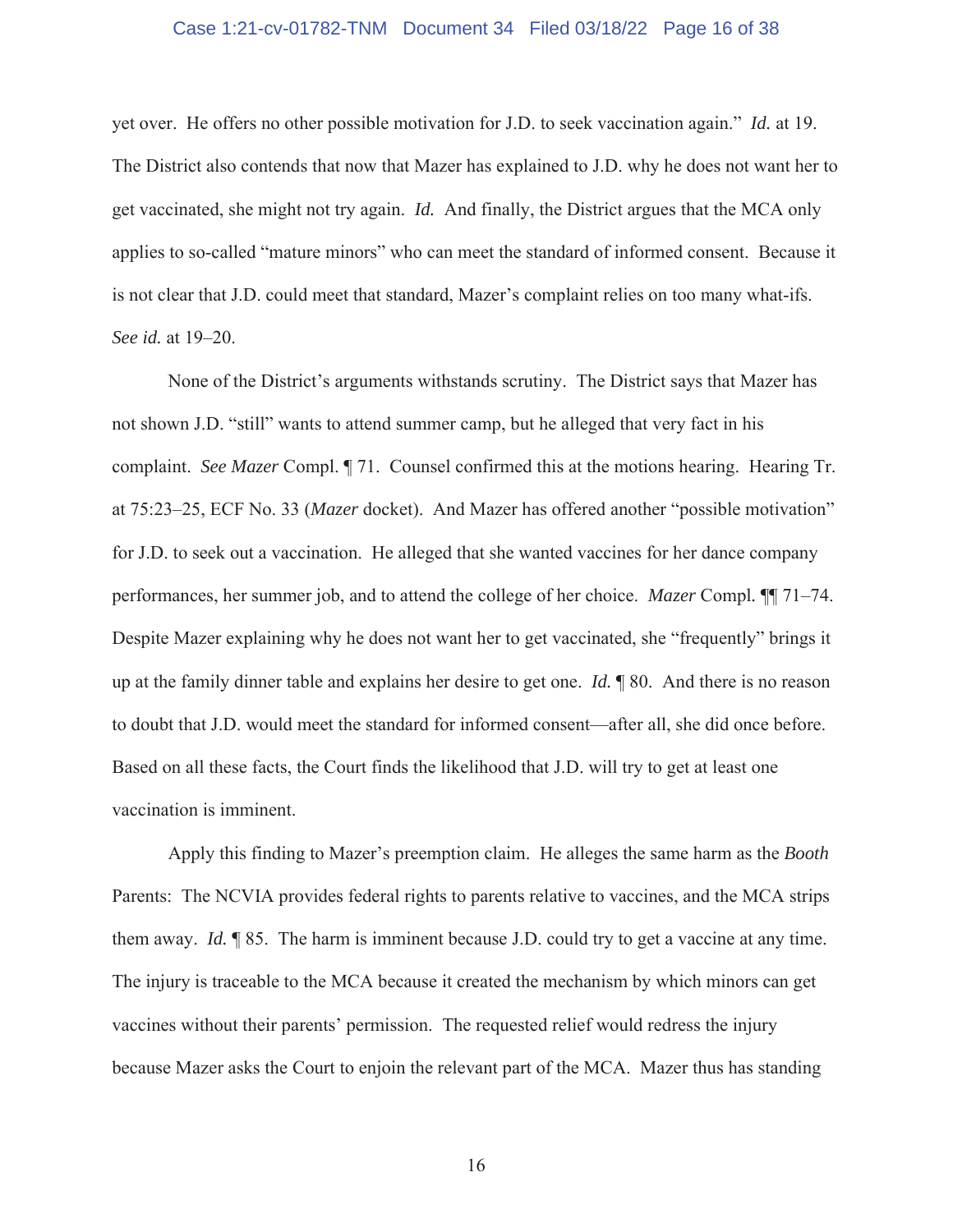for his preemption claim.

# **IV. ANALYSIS**

Because Plaintiffs have standing, the Court now considers each element of the showing they must make to obtain a preliminary injunction.

# **A. Plaintiffs show likelihood of success on the merits.**

First, Plaintiffs must show a likelihood of success on the merits. The Court bears in mind that Plaintiffs "need not establish an absolute certainty of success." *Pop. Inst. v. McPherson*, 797 F.2d 1062, 1078 (D.C. Cir. 1986). "[I]t will ordinarily be enough that the plaintiff has raised questions going to the merits so serious, substantial, difficult and doubtful, as to make them a fair ground for litigation and thus for more deliberative investigation." *Wash. Metro. Area Transit Comm'n v. Holiday Tours, Inc.*, 559 F.2d 841, 844 (D.C. Cir. 1977).

# **1**. **Plaintiffs are likely to succeed on their preemption claim.**

Start with Plaintiffs' preemption arguments. The Supremacy Clause establishes that federal law "shall be the supreme Law of the Land . . . any Thing in the Constitution or Laws of any State to the Contrary notwithstanding." U.S. Const., art. VI, cl. 2. Courts treat the District as a state for preemption purposes. *See CSX Transp., Inc. v. Williams*, 406 F.3d 667 (D.C. Cir. 2005) (per curiam). A federal law may preempt state law in three ways, although these categories "are not rigidly distinct." *Crosby v. Nat.'l Foreign Trade Council*, 530 U.S. 363, 372, n.6 (2000). *First*, the federal statute may contain an express preemption provision "withdraw[ing] specified powers from the States." *Arizona v. United States*, 567 U.S. 387, 399 (2012). *Second*, field preemption applies when a federal law's "framework of regulation" is "so pervasive . . . that Congress left no room for the States to supplement it or where there is a federal interest . . . so dominant that the federal system will be assumed to preclude enforcement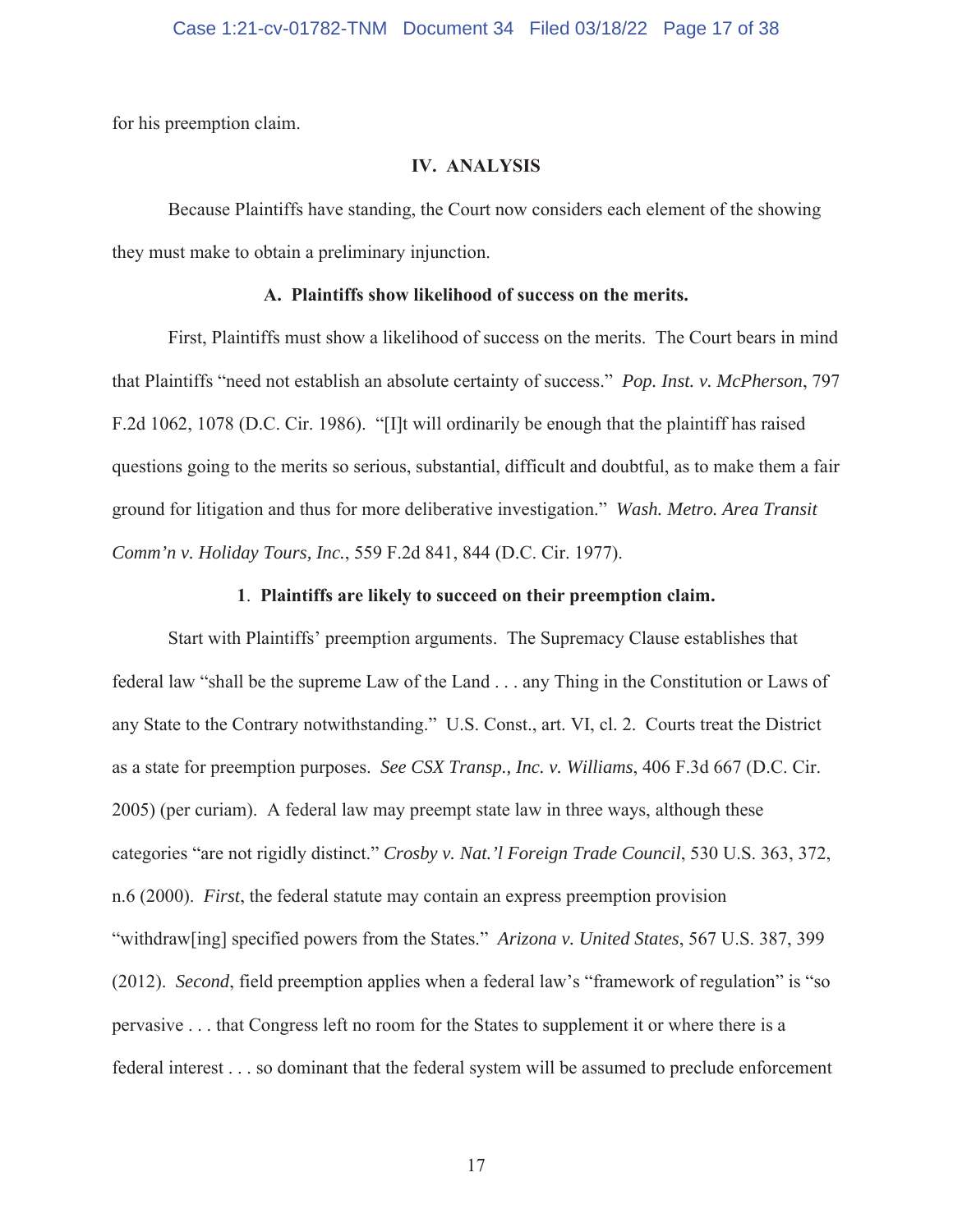# Case 1:21-cv-01782-TNM Document 34 Filed 03/18/22 Page 18 of 38

of state laws on the same subject." *Id.* (cleaned up). *Third*, conflict preemption occurs where a federal statute conflicts with state law, either because "compliance with both federal and state regulations is a physical impossibility," or because the state law "stands as an obstacle to the accomplishment and execution of the full purposes and objectives of Congress." *Id.* (cleaned up).

Express preemption is not at issue. To be sure, the NCVIA expressly prohibits states from enacting protections for vaccine manufacturers contrary to the NCVIA. *See* 42 U.S.C. 300aa-22(e). But Plaintiffs do not contend that this provision applies here. And the existence of this provision does not foreclose other types of preemption. *See, e.g.*, *Hillman v. Maretta*, 569 U.S. 483, 498 (2013) ("[T]he existence of a separate pre-emption provision does *not* bar the ordinary working of conflict pre-emption principles.") (cleaned up).

Field preemption also is not at issue. Mazer argues only that conflict preemption applies. *See Mazer* Pl.'s Mot. at 26–28, ECF No. 4-1; *Mazer* Pl.'s Reply at 7–14, ECF No. 25. The *Booth* Parents briefly invoke field preemption when they assert that the NCVIA occupies the field of vaccine litigation and leaves "no space for . . . supplementation." *Booth* Pls.' Mot. at 27 (quoting *Sickle v. Torres Adv. Enter. Sols., LLC,* 884 F.3d 338, 347 (D.C. Cir. 2010)). But the *Booth* Parents' evidence for this assertion is that the MCA imposes duties on healthcare providers that are "contradictory" to the duties imposed by federal law. *Id.* at 28. Thus, say the *Booth* Parents, the MCA "conflicts" with the federal law. *Id.* This is an argument for conflict preemption, not field preemption.

Although Plaintiffs make several arguments about conflict preemption, two of those arguments suffice for the Court to find preemption. Plaintiffs' first argument concerns the interpretation of the phrase "of any child or to any other individual to whom such provider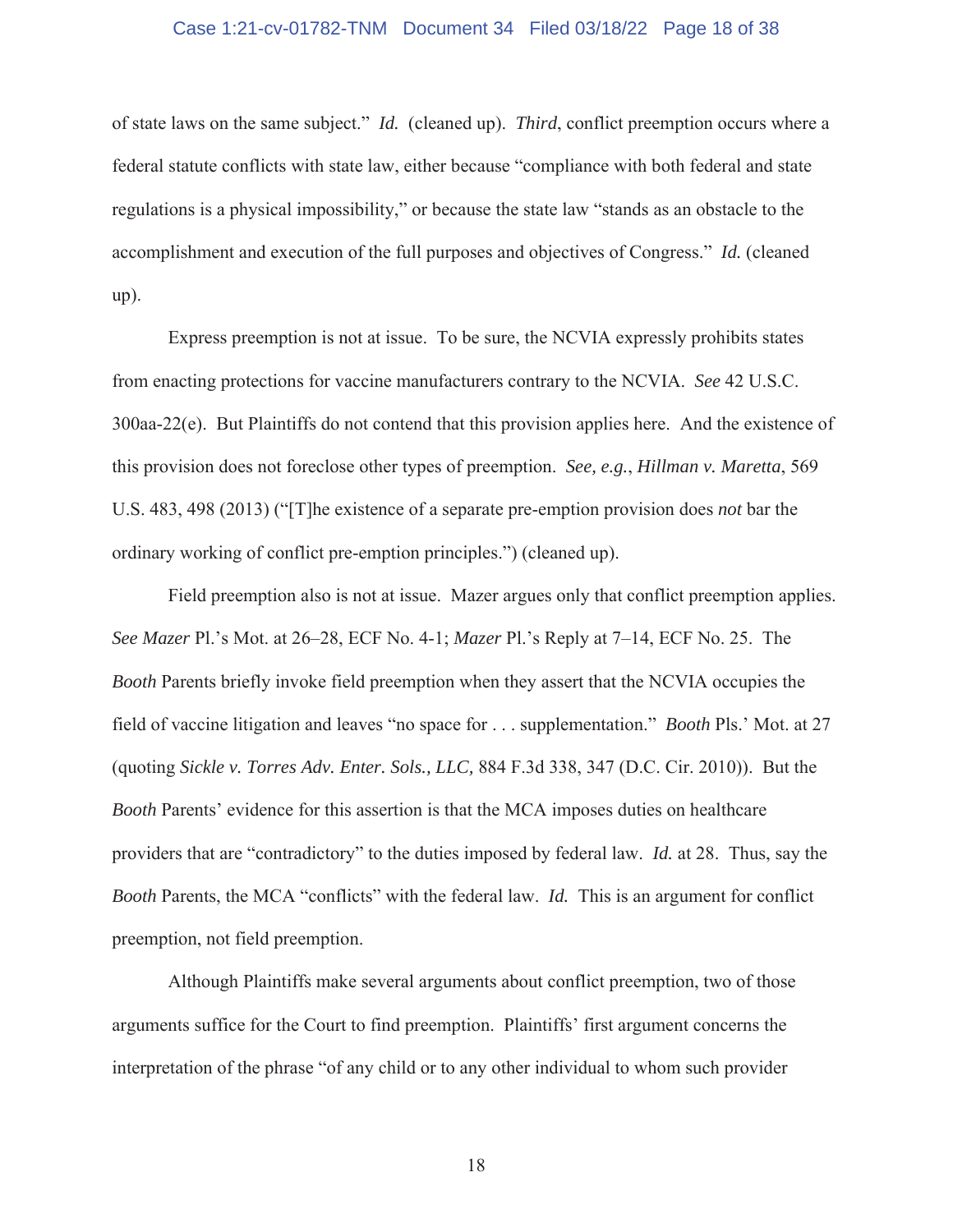#### Case 1:21-cv-01782-TNM Document 34 Filed 03/18/22 Page 19 of 38

intends to administer such vaccine" in 42 U.S.C. § 300aa-26(d). The second argument concerns the meaning of the word "alternative" in the MCA.

Before reaching Plaintiffs' arguments, consider a few principles of preemption analysis. *First*, courts apply a presumption against preemption. In cases "in which Congress has legislated . . . in a field which the States have traditionally occupied, . . . we start with the assumption that the historic police powers of the States were not to be superseded by the Federal Act unless that was the clear and manifest purpose of Congress." *Wyeth v. Levine*, 555 U.S. 555, 565 (2009) (cleaned up); *see also Sickle*, 884 F.3d at 3146 (same).

*Second*, in preemption analysis, "the purpose of Congress is the ultimate touchstone." *Medtronic, Inc. v. Lohr*, 518 U.S. 470, 485 (1996). But although a court may look at Congress's purpose, "all preemption arguments[] must be grounded in the text and structure of the statute at issue." *Kansas v. Garcia*, 140 S. Ct. 791, 804 (2020) (cleaned up). "Congress's authoritative statement is the statutory text, not the legislative history." *Chamber of Comm. of U.S. v. Whiting*, 563 U.S. 582, 599 (2011) (cleaned up). "Invoking some brooding federal interest or appealing to a judicial policy preference should never be enough to win preemption of a state law; a litigant must point specifically to a constitutional text or a federal statute that does the displacing or conflicts with state law." *Va. Uranium, Inc. v. Warren*, 139 S. Ct. 1894, 1901 (2019) (lead opinion) (cleaned up).

With these principles in mind, the Court turns to Plaintiffs' arguments.

*The meaning of the phrase "of any child or to any other individual to whom such provider intends to administer such vaccine."* Plaintiffs argue that the MCA places duties on healthcare providers that contradict duties imposed by the NCVIA. They maintain that because the MCA cuts parents out of the vaccination process, a parent will never receive the VIS. *See*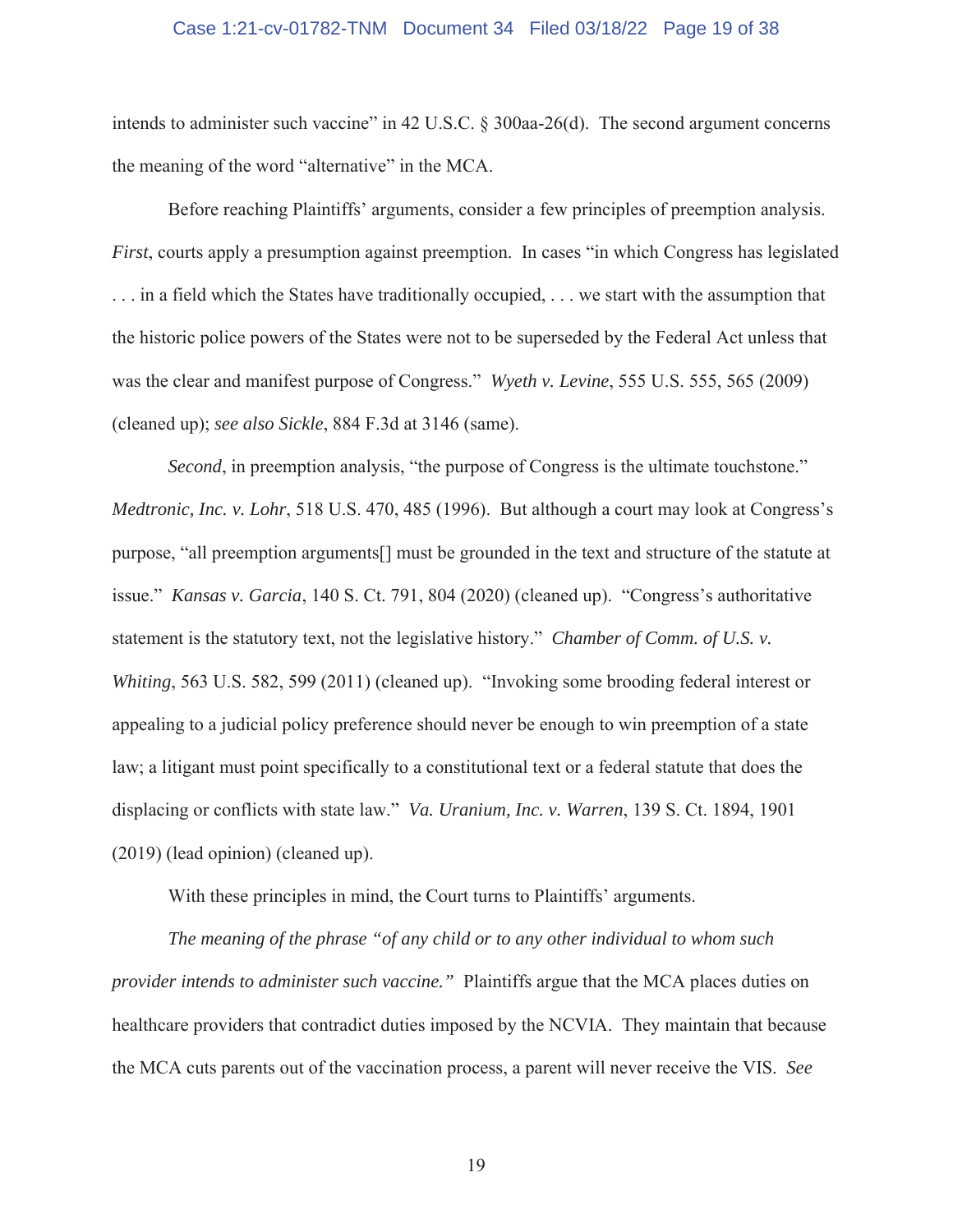*Mazer* Compl. ¶¶ 42–44; *Booth* Compl. ¶¶ 325–35. They contend that this conflicts with 42 U.S.C. § 300aa-26(d), which requires healthcare providers to give a VIS to parents:

> [E]ach health care provider who administers a vaccine set forth in the Vaccine Injury Table shall provide to the legal representatives of any child or to any other individual to whom such provider intends to administer such vaccine a copy of the [VIS], supplemented with visual presentations or oral explanations, in appropriate cases. Such materials shall be provided prior to the administration of such vaccine.

The District responds by zeroing in on the phrase "to any other individual to whom such provider intends to administer such vaccine." In the District's telling, "if a mature minor may receive a vaccine" under the MCA, "then he or she qualifies as 'any other individual to whom' a healthcare provider intends to administer a vaccine" and thus "a provider may easily comply with both laws." *Mazer* Defs.' Opp'n. at 27; *see also Booth* Defs.' Mem. at 31–32 (same).

But the District's interpretation has several problems. *First*, Congress's reference to "the legal representatives of any child" and then to "any other individual" conveys that when the person receiving the vaccination is a child, the VIS must be given to the legal representative. 42 U.S.C. § 300aa-26(d). If Congress did not mean for the legal representative to receive a VIS when his child receives a vaccine, then the phrase "the legal representatives of any child" would be superfluous. All Congress would have needed to say is that a healthcare provider should give a VIS "to any individual to whom such provider intends to administer such vaccine." But it did not do that. And courts shun statutory interpretations that result in surplusage. *See Torres v. Lynch*, 578 U.S. 452, 463 n.8 (2016) ("[O]ur ordinary assumption [is] that Congress, when drafting a statute, gives each provision independent meaning."); *see also* Antonin Scalia and Bryan J. Garner, *Reading Law: The Interpretation of Legal Texts* 176–78 (2012) ("Because legal drafters should not include words that have no effect, courts avoid a reading that renders some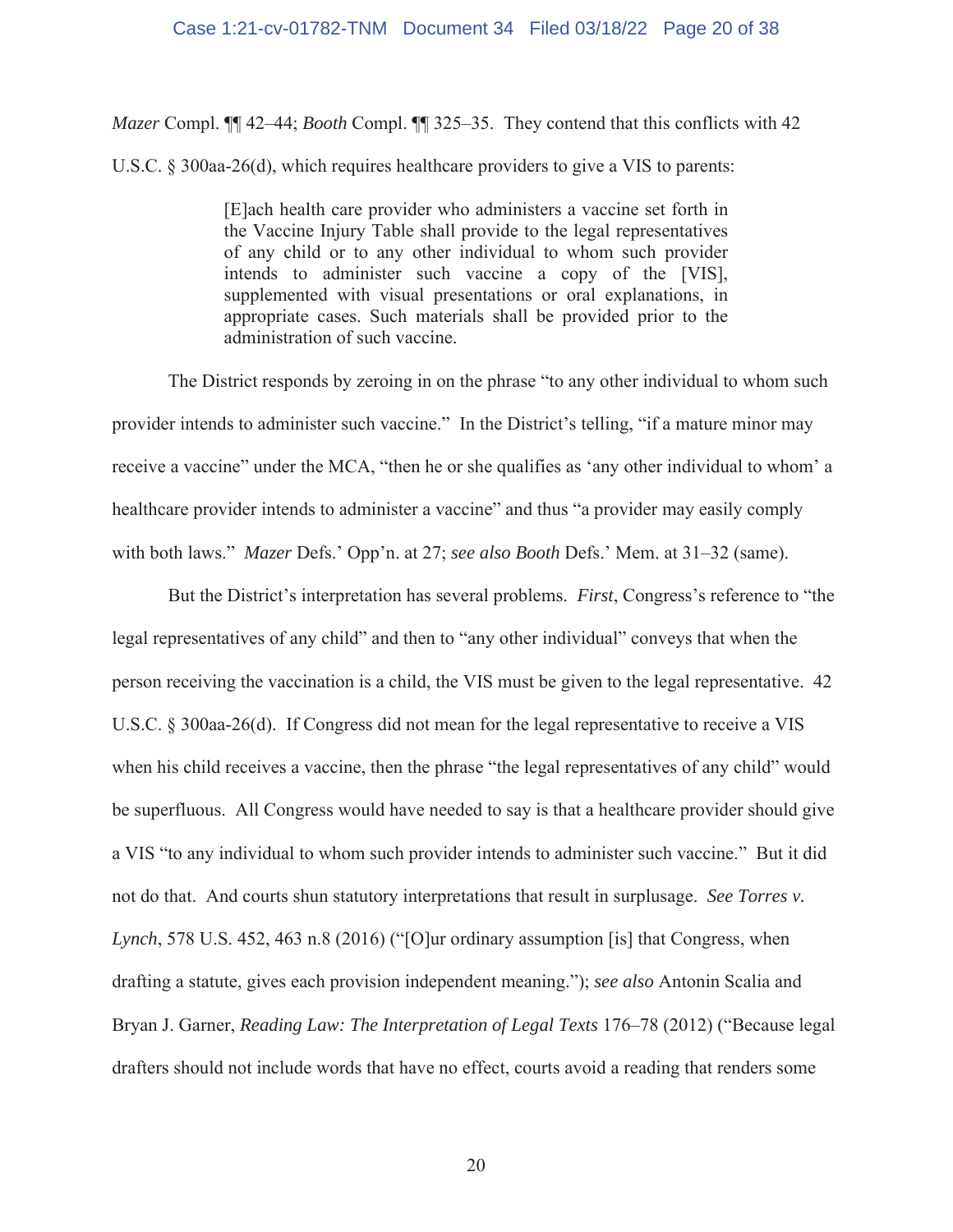# Case 1:21-cv-01782-TNM Document 34 Filed 03/18/22 Page 21 of 38

words altogether redundant . . . [W]ords with no meaning—language with no substantive effect—should be regarded as the exception rather than the rule.").

*Second*, the District's interpretation renders the word "other" meaningless. The most natural reading is that, by placing the word "other" before "individual," Congress intended to exclude "any child." The ordinary meaning of the word "other" makes this clear. *See Miss. Band of Choctaw Indians v. Holyfield,* 490 U.S. 30, 47 (1989) ("We have often stated that in the absence of a statutory definition we start with the assumption that the legislative purpose is expressed by the ordinary meaning of the words used."); OED Online, *Other* def. A.5 (defining "other" as "[s]eparate or distinct from that or those already specified or implied; different; (hence) further, additional");<sup>6</sup> Am. Her. Dict., *Other* def. 1.a (defining "other" as "[b]eing the remaining one of two or more").<sup>7</sup> Thus, "any other individual" cannot include "any child" because the use of the word "other" means that "individual" is "separate or distinct from" or "additional" to "child." The District's conclusion makes sense only if one reads "other" out of the statute. Because courts avoid interpretations that result in surplusage, Plaintiffs have the better statutory reading.

If "any other individual" excludes "child," then the question naturally arises: Who is a child? Congress provided no definition in the NCVIA. The District contends that the Court should define "child" based on state law. *See Mazer* Defs.' Opp'n at 28 ("A reasonable interpretation is that State law, and specifically the State's medical consent law, should be

<sup>&</sup>lt;sup>6</sup> Available at https://www.oed.com/view/Entry/133219?isAdvanced=false&result=1&rskey= HI3GrA& (last visited March 10, 2022)*.* 

<sup>&</sup>lt;sup>7</sup> Available at https://www.ahdictionary.com/word/search.html?q=other (last visited March 10, 2022).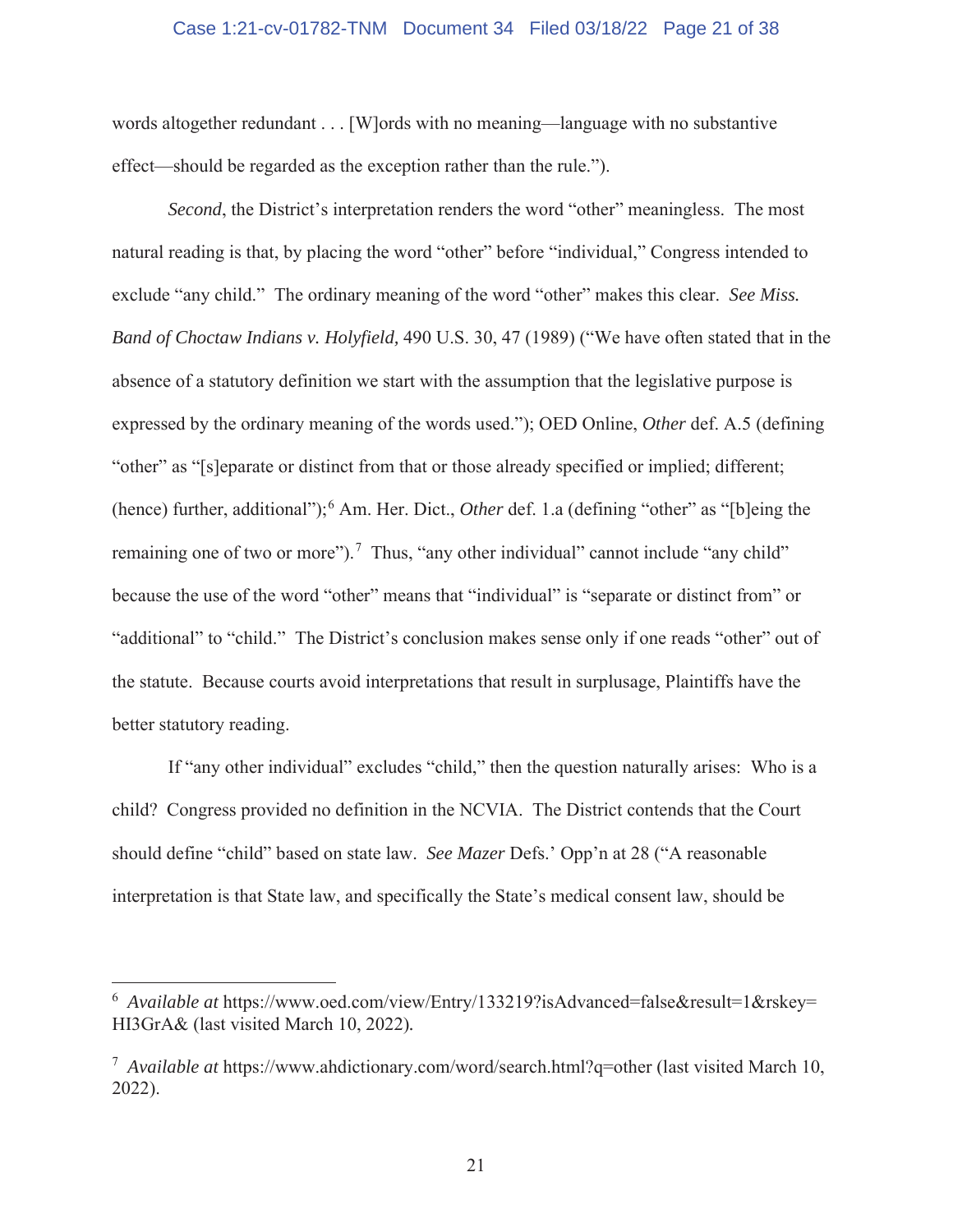# Case 1:21-cv-01782-TNM Document 34 Filed 03/18/22 Page 22 of 38

deferred to for purposes of defining who is a minor.") (quoting CDC, *VIS Frequently Asked*  Questions<sup>8</sup>); *Booth* Defs.' Mem. at 32 (same). Because the MCA says that an informed minor as young as 11 can receive the vaccine, the District says such a person is not a "child" for purposes of the NCVIA. Thus, if a healthcare provider gives the VIS to the minor at the time of the vaccination, there is no conflict between the NCVIA and the MCA.

This interpretation has some appeal and presents a closer call than the District's first statutory interpretation argument. The Supreme Court has held that where a federal statute leaves a term undefined and the term references a familial relationship, a court should look to state law. *See Seaboard Air Line Ry. v. Kenney*, 240 U.S. 489 (1916) ("[W]ho are next of kin is determined by the legislation of the various states to whose authority that subject is normally committed, [so] it would seem to be clear that the absence of a definition in the act of Congress plainly indicates the purpose of Congress to leave the determination of that question to the state law."); *see also De Sylva v. Ballentine*, 351 U.S. 570, 580 (1956) ("[T]here is no federal law of domestic relations, which is primarily a matter of state concern."). And the Centers for Disease Control and Prevention have arguably endorsed the District's approach. *See* CDC, *VIS Frequently Asked Questions*. 9

<sup>&</sup>lt;sup>8</sup> Available at https://www.cdc.gov/vaccines/hcp/vis/about/vis-faqs.html (last visited March 10, 2022).

<sup>9</sup> The District contends the Court should grant *Chevron* deference to the CDC's answers to frequently asked questions (FAQ). *See Booth* Defs.' Reply at 13 n.4, ECF No. 42. But *Chevron*  deference does not apply to informal interpretations like this one. *See Christensen v. Harris Cty.*, 529 U.S. 576, 587 (2000) ("Interpretations such as those in opinion letters—like interpretations contained in policy statements, agency manuals, and enforcement guidelines, all of which lack the force of law—do not warrant *Chevron*-style deference."). More, the CDC's FAQ give 18 as an example of the age of consent for vaccinations, a very different proposition than the District's 11-year-old line. *See* CDC, *VIS Frequently Asked Questions*, *available at*  https://www.cdc.gov/vaccines/hcp/vis/about/vis-faqs.html (last visited March 10, 2022).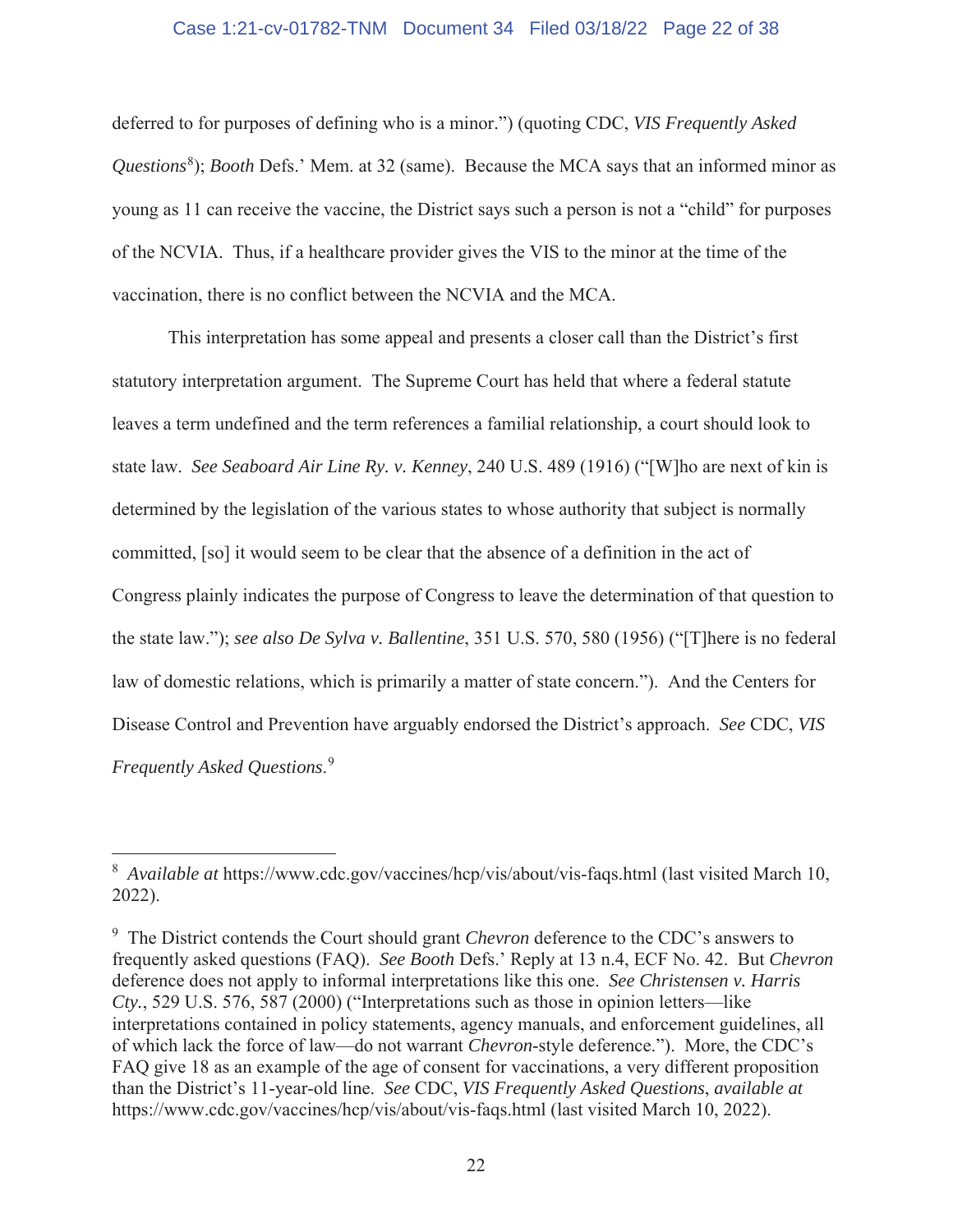# Case 1:21-cv-01782-TNM Document 34 Filed 03/18/22 Page 23 of 38

But this interpretation also has problems. *First,* it conflicts with other Supreme Court guidance to start "with the general assumption that in the absence of a plain indication to the contrary, . . . Congress when it enacts a statute is not making the application of the federal act dependent on state law." *Holyfield*, 490 U.S. at 43. There is no "plain indication" that Congress intended to make the NCVIA dependent on state law—in fact, quite the contrary. Congress knew how to define an NCVIA term with reference to state law because it did so for "legal representative." *See* 42 U.S.C. § 300aa-33(2) (defining "legal representative" to mean "a parent or an individual who qualifies as a legal guardian under State law"). This suggests Congress did not want to define "child" with reference to state law. *See* Scalia and Garner, *supra*, at 107 (explaining the "Negative-Implication Canon . . . The expression of one thing implies the exclusion of others").

*Second*, the District's interpretation would impair the uniform application of the NCVIA. *Jerome v. United States*, 318 U.S. 101, 104 (1943) ("[T]he application of federal legislation is nationwide and . . . at times [a] federal program would be impaired if state law were to control."); *see also Holyfield*, 490 U.S. at 43 (instructing courts to assess whether Congress intended a federal law to have "uniform nationwide application").

Recall that Congress passed the NCVIA to "stabilize the vaccine market." *Bruesewitz*, 562 U.S. at 228. Before the NCVIA, lawsuits under state law were driving vaccine manufacturers from the market. *Id.* at 227. At the same time, parents suing vaccine manufacturers had trouble obtaining compensation. *Id.* Many parents decided it was better not to vaccinate their children at all. *Id.* So, in a "quid pro quo," Congress provided for "[f]ast, informal adjudication . . . made possible by the Act's Vaccine Injury Table" while also conferring "significant tort-liability protections" on vaccine manufacturers. *Id.* at 228–29. Thus,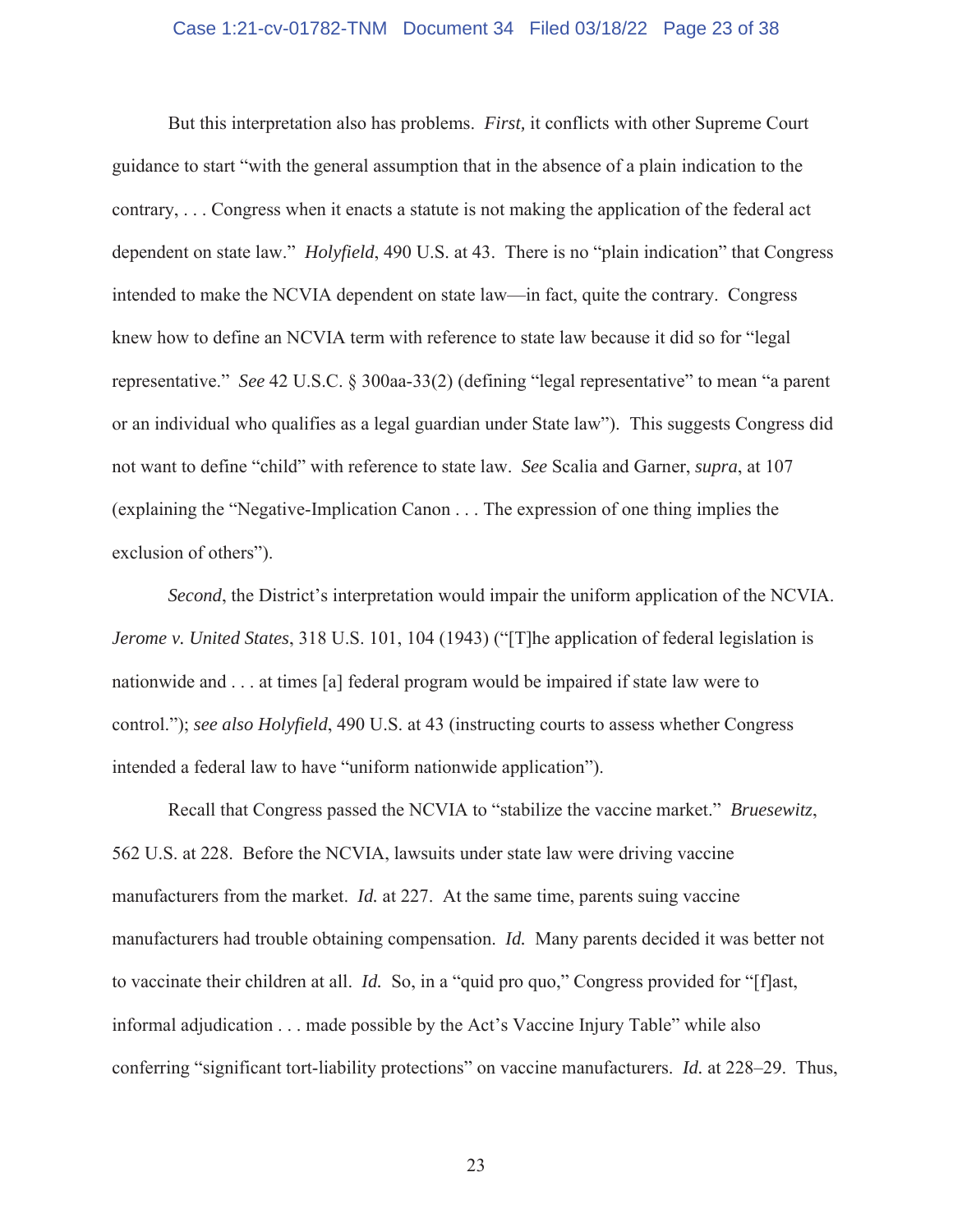# Case 1:21-cv-01782-TNM Document 34 Filed 03/18/22 Page 24 of 38

Congress preempted the patchwork of state remedies with a uniform federal system. Defining "child" using fifty different state definitions would erode the stability the NCVIA provides to the vaccine market. Using an ordinary understanding of "child" advances that goal. This problem is highlighted by J.D., who cannot get vaccinated in her home state of Maryland without parental consent but can now slip into the District and be considered a "mature minor."

*Third*, the District's interpretation conflicts with the statute's structure and purpose. Two crucial exchanges of information lie at the heart of the NCVIA. The first is the exchange of information from parent to doctor. Healthcare providers recommend against vaccinations if individuals reacted poorly to past immunizations. *See Booth* Compl. ¶ 332. A VIS describes the risks of certain vaccines and explains when they are contraindicated. *See* 42 U.S.C. § 300aa-26, *et seq.*; *Booth* Compl. ¶ 332. But as J.D.'s story shows, a child—even a "mature" one—is unlikely to know or remember the reactions she had to vaccines as an infant. By removing the parent from the vaccine decision, the MCA undercuts a key purpose of the VIS and a safety check before the vaccination. J.D.'s doctor is likely to authorize a vaccination without having an accurate understanding of her risk profile.

The second exchange of information flows from the doctor to the child's parent. The VIS not only warns the parent of what complications to look out for, but it also tells him how to file a complaint with the Program. *See Booth* Compl. ¶¶ 330–35. Recall that the NCVIA allows only parents and legal guardians to make claims for vaccine injuries under the Program. *See* 42 U.S.C. § 300aa-11(b)(1) (stating that the only people who can petition for compensation from the Program are persons who have sustained vaccine-related injuries or "the legal representative of such person if such person is a minor").<sup>10</sup> If the parent of a vaccinated child does not receive a

<sup>10</sup> Although the VIS must be given to the legal representative of a *child*, *see* 42 U.S.C. § 300aa-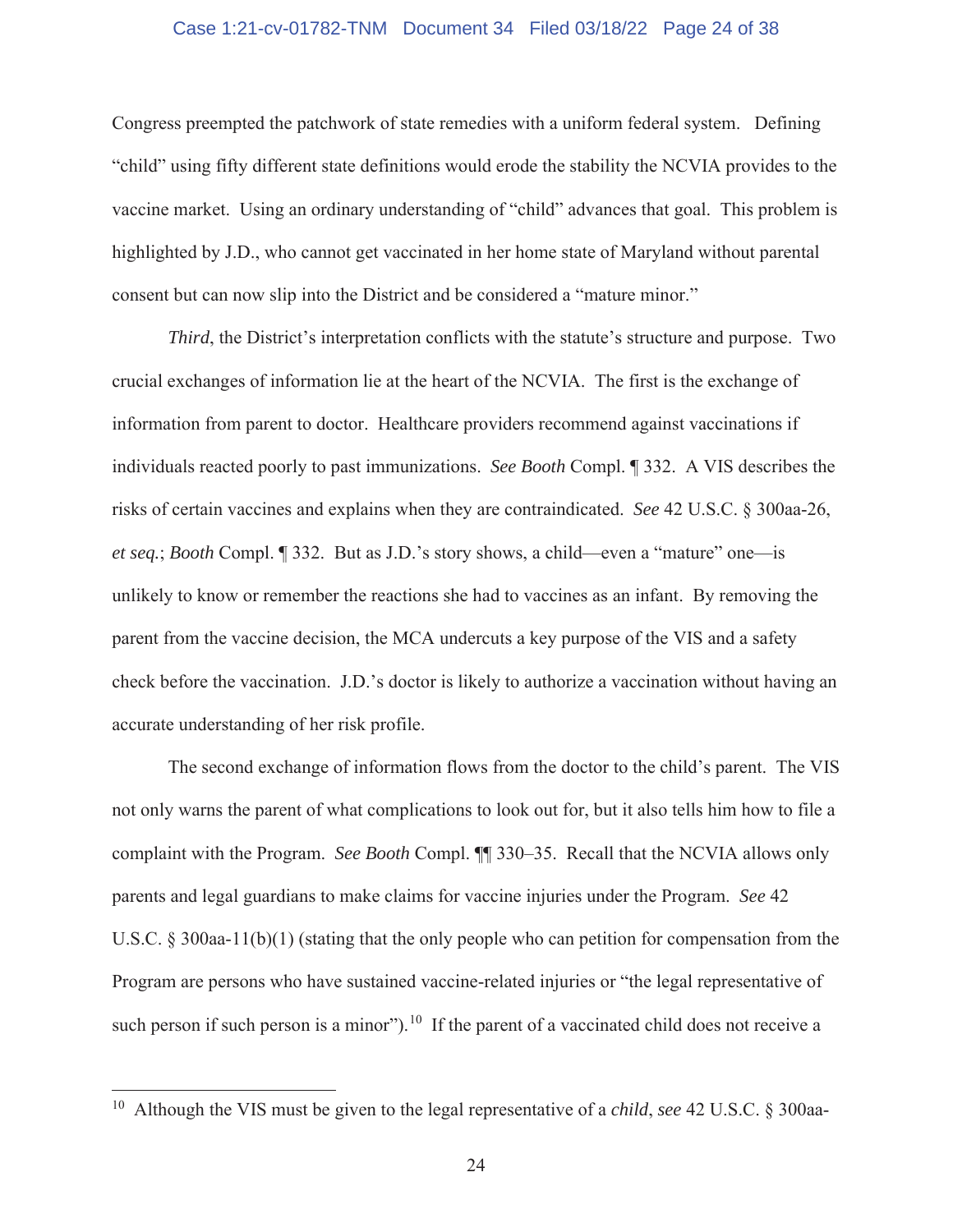# Case 1:21-cv-01782-TNM Document 34 Filed 03/18/22 Page 25 of 38

VIS, how is the parent supposed to know to file a claim in the Program—a claim that only the parent can file?

Compounding this challenge, the MCA encourages children to deceive their parents. Once a child has gone behind her parents' backs to get a vaccine, what is she supposed to do if she has a negative reaction? Some children might tell their parents; others very well might be afraid and try to hide their actions. Besides the obvious medical risk such a situation entails, this throws a wrench in the NCIVA's goal of "[f]ast, informal adjudication" of vaccine injuries. *Bruesewitz*, 562 U.S. at 228*.* This fast adjudication depends on rapid identification of injuries. For example, the Vaccine Injury Table says that for "Vaccines containing tetanus toxoid," anaphylaxis could occur in less than four hours. *See* Health Res. and Svcs. Admin., *Vaccine Injury Table*.<sup>11</sup> A shoulder injury related to vaccine administration could manifest within 48 hours. *Id.* A parent who did not know his child had been vaccinated would not know to be on the lookout for adverse reactions. Nor would he have any reason to suspect that an adverse reaction, if he noticed one, was because of the vaccine. More, for a child to receive compensation under the Program, her legal guardian must file a claim within three years. 42

<sup>26(</sup>d), a *minor* cannot file a claim under the Program, *see id.* § 300aa-11(b)(1). At the motions hearing, the parties disputed who counts as a minor under the NCVIA (which does not define the term). *See* Hearing Tr. 17:3–18:23 (Plaintiffs contending "minor" means 18); 44:25–45:16 (District arguing "minor" should be interpreted based on the MCA). Neither party could provide a definitive answer, nor could either party explain why the NCVIA uses the term "child" in one section and "minor" in another. In any event, a minor cannot file a claim. Presumably, this is true even of "mature" minors. At summary judgment, the District might be able to show that "minor" means someone under age 18. For now, though, the District's general minor health consent regulation guides the Court. This regulation says that "[a]ny person who is eighteen (18) years of age or older may consent to the provision of health services for himself or herself." *See*  22-B D.C.M.R. § 600.1.

<sup>&</sup>lt;sup>11</sup> *Available at https://www.hrsa.gov/sites/default/files/vaccinecompensation/* vaccineinjurytable.pdf (last visited March 9, 2022).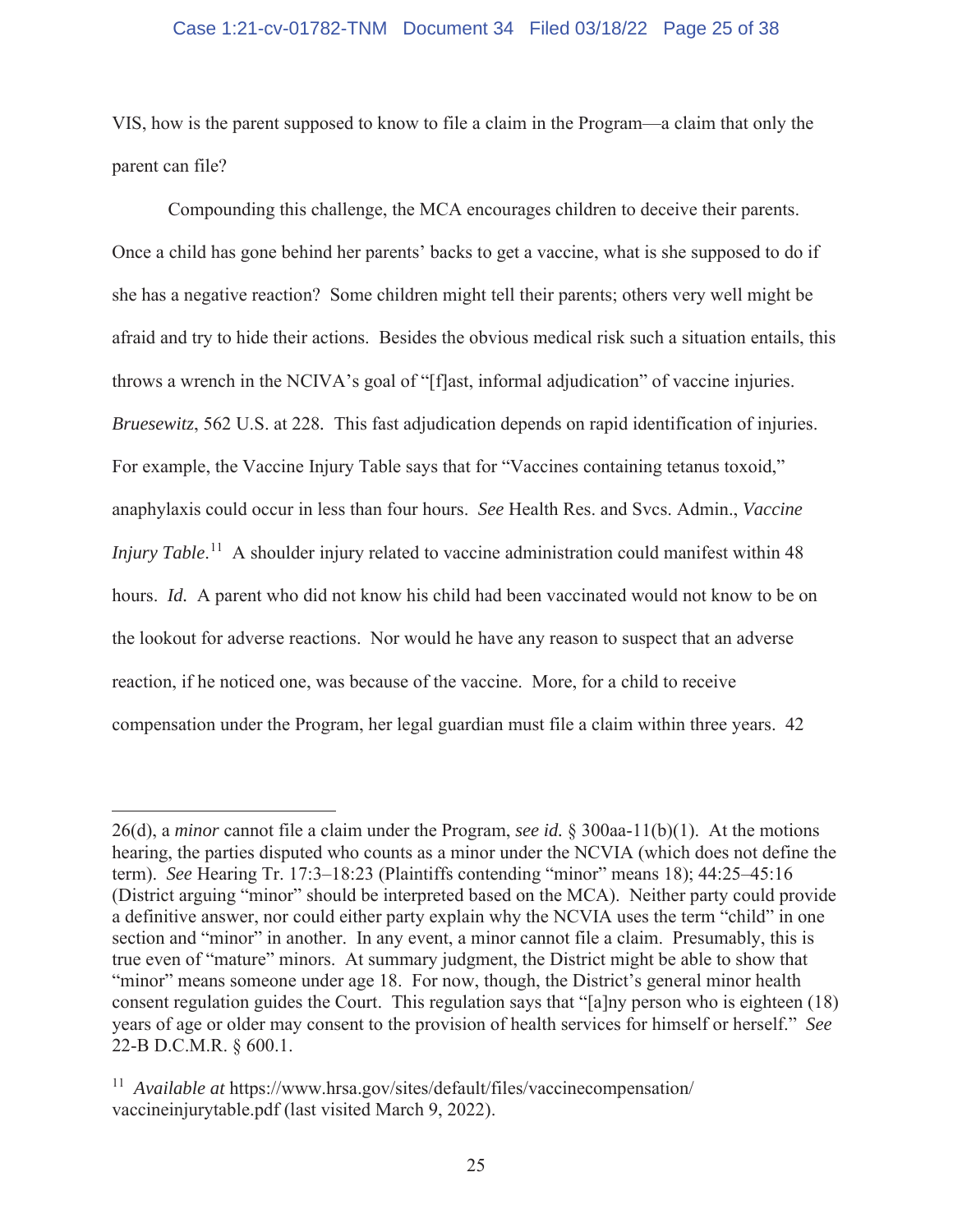U.S.C. § 300aa-16(a)(2). The NCVIA does not allow a minor to file a claim and makes no provision for tolling of the statute of limitations until the age of majority. *See id.*; *id.* § 300aa- $11(b)(1)(A)$ .

True, the VIS is not the only way a parent could learn that his child got vaccinated. Nor is a VIS the only way to learn about the Program. The internet, word-of-mouth, and—of course—lawyers could all be sources of information. But the Court's task when engaged in statutory interpretation is to try to make sense not only of the statutory provision at issue, but of the entire statute. *See K Mart Corp. v. Cartier, Inc.*, 486 U.S. 281, 291 (1988) ("In ascertaining the plain meaning of the statute, the court must look to the particular statutory language at issue, as well as the language and design of the statute as a whole."). "[T]here can be no justification for needlessly rendering provisions in conflict if they can be interpreted harmoniously." Scalia and Garner, *supra*, at 180. Taken as a whole, the NCVIA shows Congress did not intend for minors to take control of their own vaccination decisions. The District's interpretation of "child" cuts parents out of the vaccination process and so deviates from Congress's intent.

\* \* \*

 To be sure, this interpretive exercise is a close call. Both sides advance persuasive arguments. But even if the Court is wrong that the ordinary meaning of "child" applies instead of state law, the District has a final problem.<sup>12</sup> A court may not use state law to define a term in a federal law in a way that beggars belief. *See De Sylva*, 351 U.S. at 581 (holding that defining a

<sup>&</sup>lt;sup>12</sup> Plaintiffs do not point to a federal common law definition of "child." Nor is that surprising given that domestic relations are "primarily a matter of state concern. *De Sylva*, 351 U.S. at 580. But at the motions hearing, the District pointed to the implementing regulations for the Public Readiness and Preparedness Act, which regulates COVID-19 vaccines. *See* Hearing Tr. 64:5– 17. The regulations define child as an individual "18 years of age or younger." 42 C.F.R.  $§ 110.3(e)(1)(i).$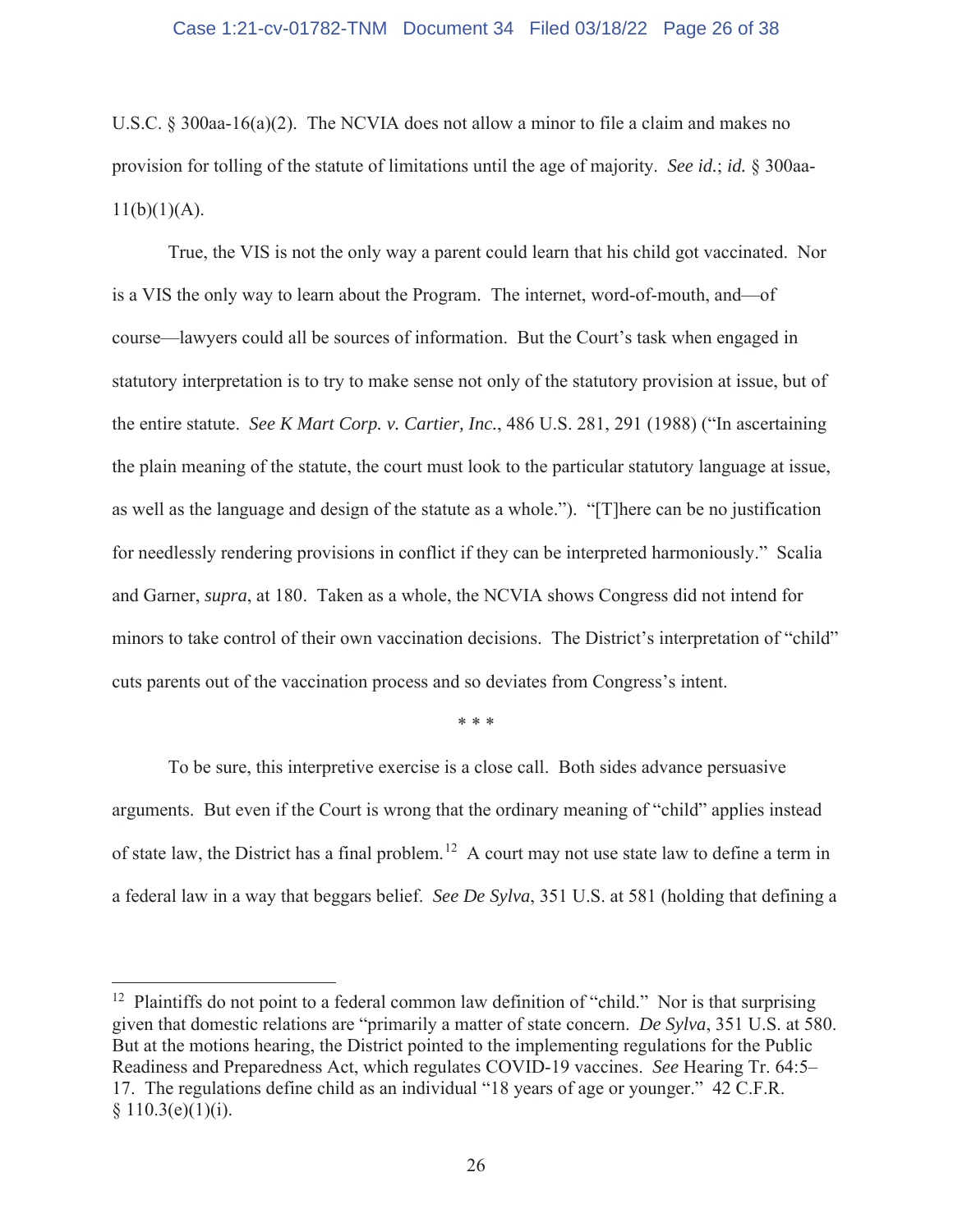# Case 1:21-cv-01782-TNM Document 34 Filed 03/18/22 Page 27 of 38

term in a federal law based on state law "does not mean that a State would be entitled to use the word . . . in a way entirely strange to those familiar with its ordinary usage"). Even the District admitted there are limits to how a state can define "child." *See* Hearing Tr. at 43:14–44:8. And the Court doubts most parents consider their eleven-year-olds anything but children. *See, e.g.*, *Booth* Compl. ¶ 36 (D.C. Council Member stating at a meeting to consider the MCA: "I have a twelve-year-old son who can barely put together a five-page paper, or finish his homework on time, or be up late at night playing Fortnite—making decisions about his health. And so, for us to circumvent that process is very worrisome to me[.]"). Perhaps states have some latitude to define "child" under the NCVIA, but the MCA stretches beyond the bounds of reason.

 Plaintiffs viably interpret the word "child." The District does not. The Court therefore accepts Plaintiffs' interpretation.

*The meaning of the word "alternative*.*"* Plaintiffs argue that the MCA also conflicts with the NCVIA's requirement to provide a VIS. *See Booth* Pls.' Mot. at 21–24; *Mazer* Pl.'s Reply at 12–13. Recall that the NCVIA requires healthcare providers to give the VIS to a child's legal representative or the person whom the provider is vaccinating. *See* 42 U.S.C. § 300aa-26(d). The VIS is a specific document produced by HHS for each vaccine on the Vaccine Injury Table. *See id.* § 300aa-26(a). In contrast, the MCA says that the D.C. Department of Health "shall produce one or more age-appropriate *alternative* vaccine information sheets, which shall be made available before vaccination of minors to support providers for use in the informed consent process." MCA § 2(c) (emphasis added). Plaintiffs argue that the MCA improperly seeks to replace the VIS with an "age-appropriate alternative" VIS.

The District responds that "[m]erely because a law mandates an additional source of information cannot mean—without more—that the law implicitly rejects any other information."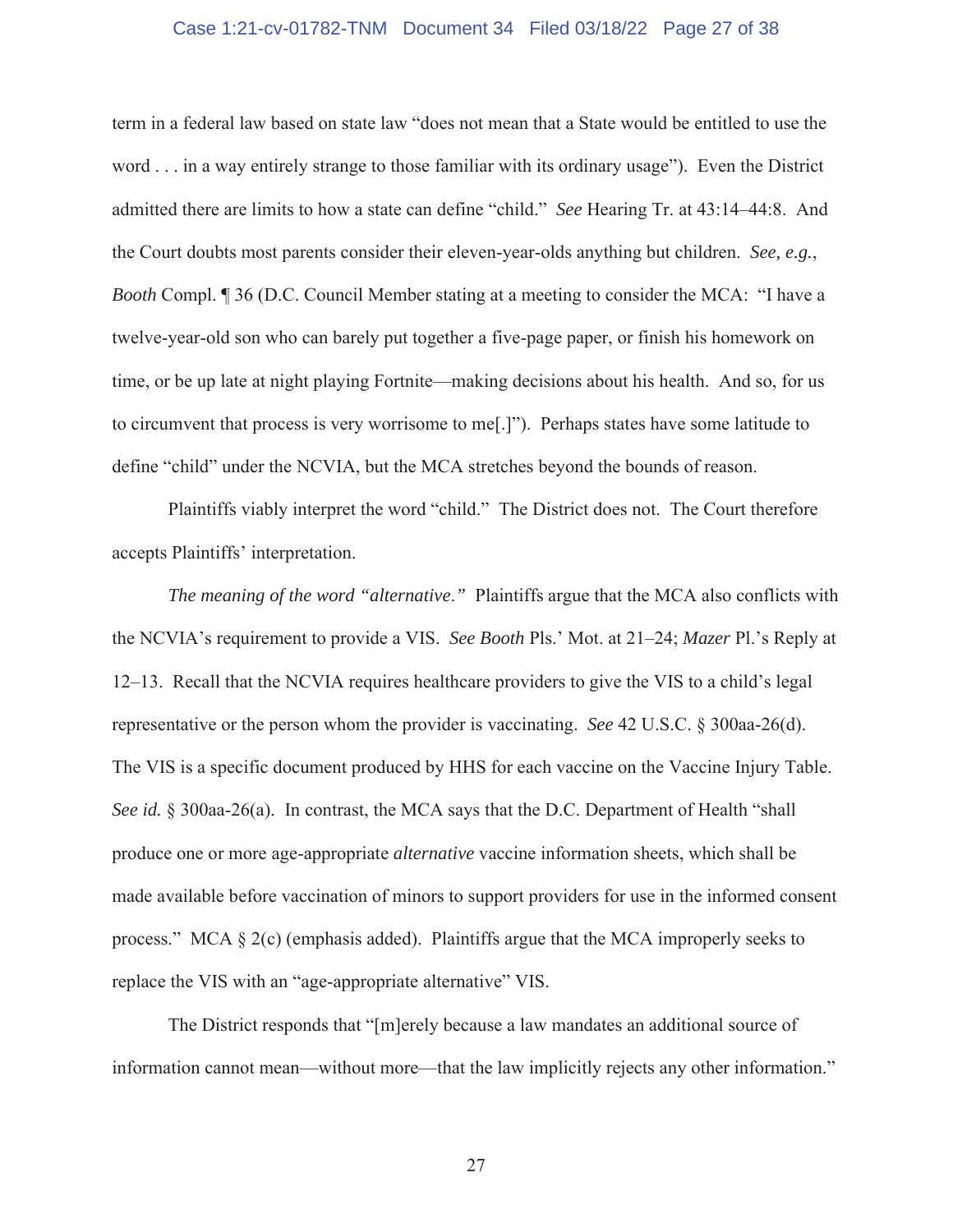# Case 1:21-cv-01782-TNM Document 34 Filed 03/18/22 Page 28 of 38

*Booth* Defs.' Mem. at 33–34. The District acknowledges that "the use of the word 'alternative' here may have been imprecise." *Id.* at 34. But it contends that a mere imprecision "cannot carry the weight plaintiffs place on it—it does not conflict with federal requirements." *Id.* 

True, finding preemption based on one word is a tall order. But the District chose the word—not Plaintiffs or the Court. And contrary to the District's contention, an "alternative" age-appropriate VIS is not "an additional source of information." *Id*. It is an exclusive source. "Alternative" has an unambiguous meaning. OED Online, *Alternative* def. A.4 (defining "alternative" as "[o]f two things: such that one or the other may be chosen, the choice of either typically involving the rejection of the other.")<sup>13</sup>; Am. Her. Dict., *Alternative* def 1.b (defining "alternative" as "[b]eing one of two mutually exclusive choices or courses of action")<sup>14</sup>. The natural way to read the statute is that healthcare providers in the District are to provide the ageappropriate VIS instead of the federal VIS—not along with it.

"We have held that state and federal law conflict where it is impossible for a private party to comply with both state and federal requirements." *PLIVA, Inc. v. Mensing*, 564 U.S. 604, 617–18 (2011) (cleaned up). Such is the case here. The District could have offered evidence that healthcare providers in the District provide minors with both the VIS and the Districtcreated, age-appropriate VIS. And perhaps it will at summary judgment. But it did not at this stage. Indeed, the only evidence the Court has before it now points in the other direction. *See Mazer* Compl. *[956 (stating J.D. did not receive a VIS). Thus, the Court finds Plaintiffs' reading* of the Act is the better one.

<sup>&</sup>lt;sup>13</sup> Available at https://www.oed.com/view/Entry/5803?redirectedFrom=alternative& (last visited March 9, 2022)*.* 

<sup>&</sup>lt;sup>14</sup> *Available at* https://www.ahdictionary.com/word/search.html?q=alternative (last visited March 9, 2022).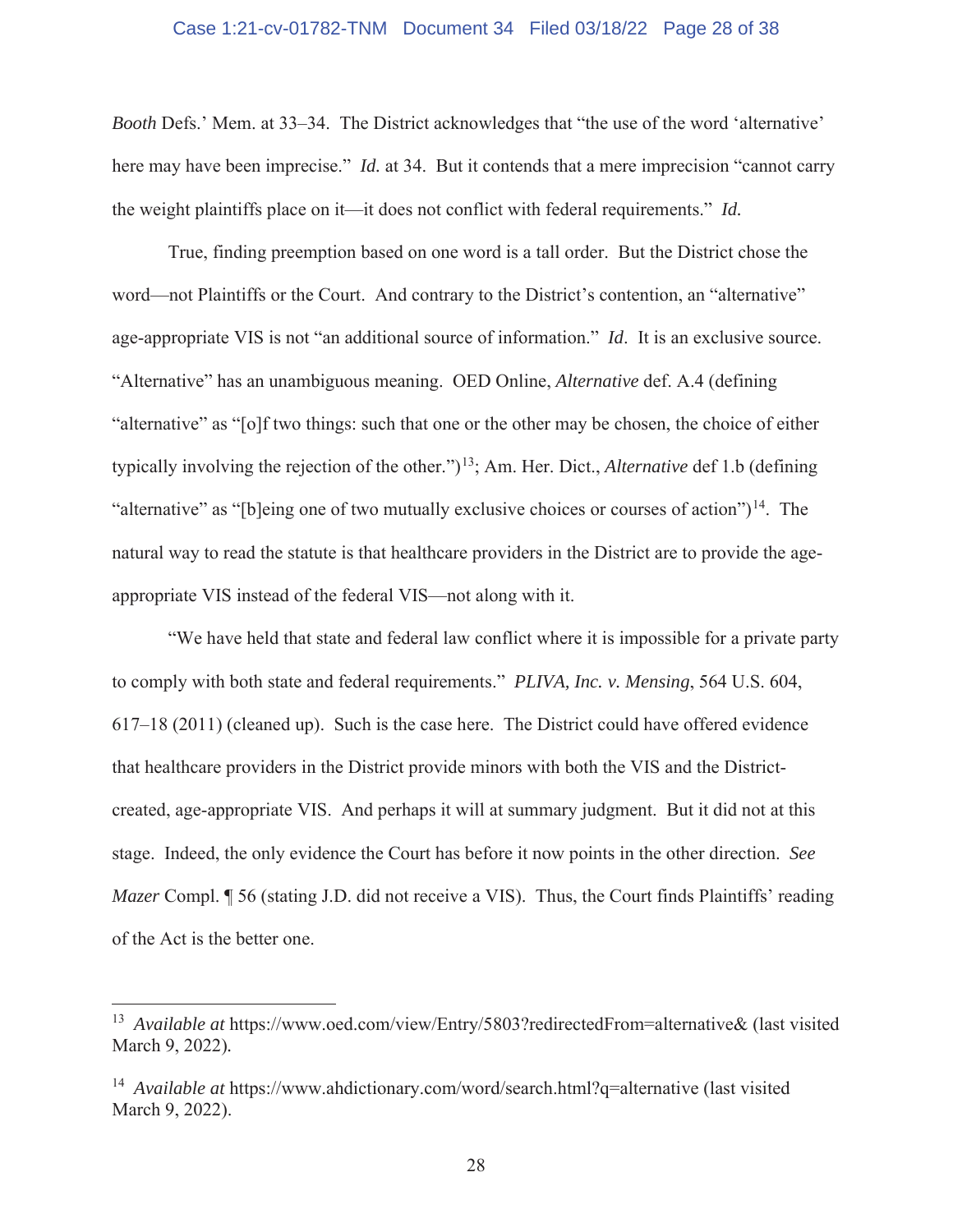\* \* \*

Two final arguments by the District—applicable to both preemption arguments discussed above—bear brief mention. *First*, the District argues that when Congress enacted the NCVIA, many states had laws that allowed minors to consent to medical treatment without parental knowledge or assistance. Surely, says the District, Congress did not mean to preempt all these laws—at least not without explicitly saying so. *See Booth* Defs.' Mem. at 33; *Mazer* Defs.' Opp'n at 28–29. But the District does not contend that any of these state laws allowed minors to consent to *vaccines*. As the District's own regulations show, states set different ages of consent for different medical procedures. *See* 22-B D.C.M.R. §§ 600, *et seq*. (establishing, for example, 17 as the age to consent to blood donation, but "any age" to consent to treatment for substance abuse). $15$ 

*Second*, the District argues "other federal healthcare law expressly acknowledges and incorporates the 'mature minor' doctrine found in most State law." *Booth* Defs.' Mem. at 37; *see also Mazer* Defs.' Opp'n at 29 (same). The District contends this proves "Congress plainly intends to share the field" of vaccine regulation. *Booth* Defs.' Mem. at 38. But the District's only example is Health Insurance Portability and Accountability Act *regulations* that reference the mature minor doctrine. *See Booth* Defs.' Mem. at 37; *Mazer* Defs.' Opp'n at 29 (same).

<sup>&</sup>lt;sup>15</sup> An amici curiae brief submitted by organizations including the American Academy of Pediatrics and the American Medical Association claims 14 states "have minor consent laws that specifically address immunization, authorize certain minors to consent to 'any' medical care, or have expressly reaffirmed in the past year that their laws permit minors to self-consent to vaccination." Br. of Amici Curiae American Academy of Pediatrics, *et al*, at 28, ECF No. 38. Fair enough. But the Court's holding does not rule out the possibility that some vaccine-specific minor consent laws could coexist with the NCVIA. In any event, neither the District nor amici discuss how these laws treat the VIS and religious exemptions—factors crucial to the Court's analysis of the MCA.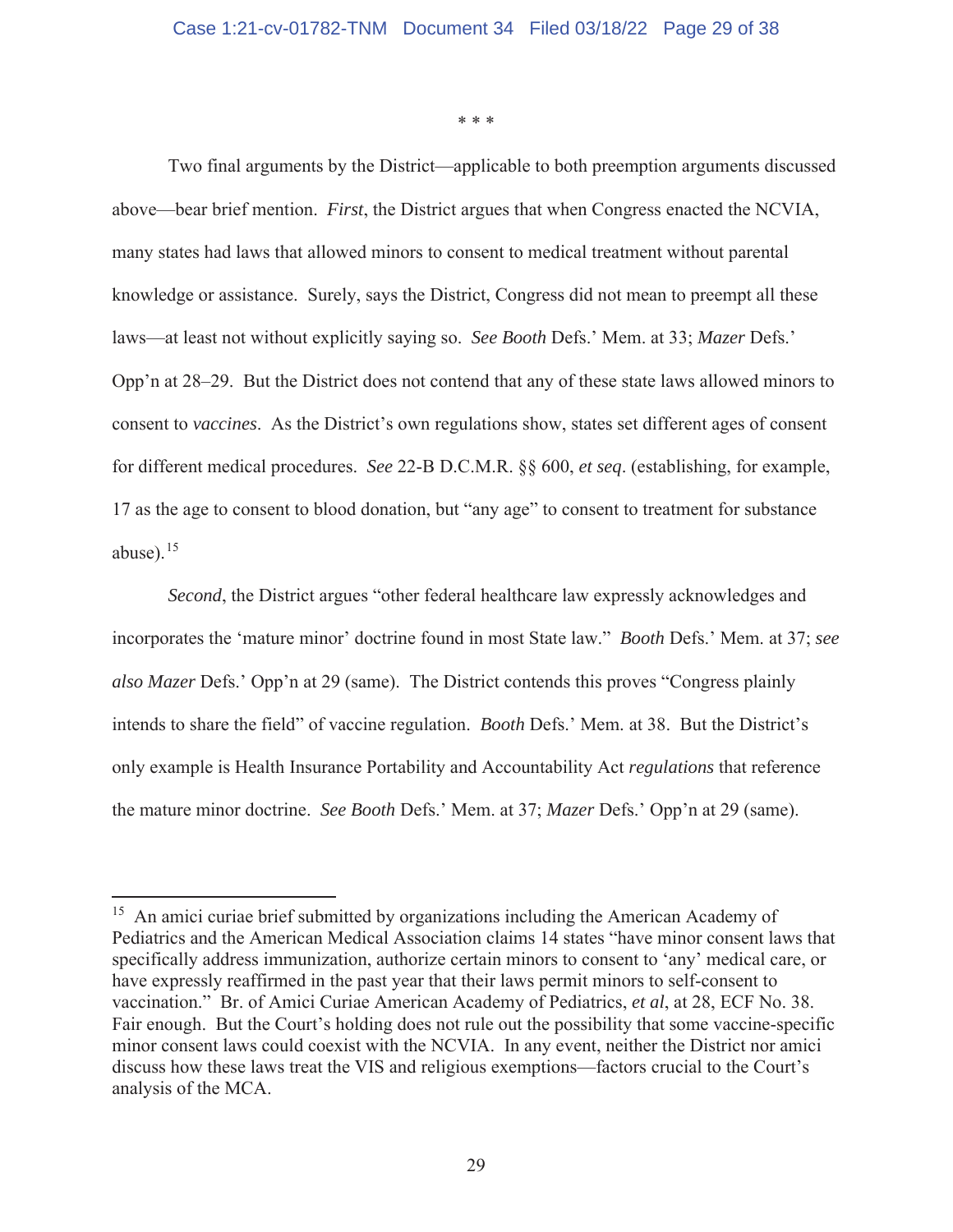Regulations do not convey *congressional* intent.

For all these reasons, the Court finds that Plaintiffs will likely succeed on the merits of their claim that the NCVIA preempts the MCA.

# **2. The** *Booth* **Parents are likely to succeed on their Free Exercise claim.**

Turn next to the *Booth* Parents' Free Exercise claim.16 The First Amendment states that "Congress shall make no law respecting an establishment of religion or prohibiting the free exercise thereof." U.S. Const. amend. I. But although the Constitution protects religious exercise, it does not say how a court should analyze a claim that the government is infringing on free exercise. And the parties disagree about which standards should apply.

Plaintiffs argue that the Court should examine whether the MCA is neutral and generally applicable. *See Booth* Pls.' Mot. at 38. Under this familiar standard, laws that burden an individual's ability to practice his religion are subject to strict scrutiny unless they are neutral and generally applicable. *See Church of the Lukumi Babalu Aye, Inc. v. Hialeah*, 508 U.S. 520, 531 (1993). A law lacks neutrality when "the object of [the] law is to infringe upon or restrict practices because of their religious motivation." *Id.* at 533. A law "lacks general applicability if it prohibits religious conduct while permitting secular conduct that undermines the government's asserted interests in a similar way." *Fulton v. City of Phila*., 141 S. Ct. 1868, 1877 (2021). A court should look particularly closely at whether the law selectively targets religion. *See Lukumi*,

<sup>&</sup>lt;sup>16</sup> Mazer only asks that the Court enjoin the District from implementing and enforcing  $\S 2$  of the MCA. *See Mazer* Mot. for Prelim. Inj., ECF No. 4 at 1. Section 2 of the MCA adds § 600.9 to the D.C. Municipal Regulations to permit children 11 and older to consent to receive a vaccine without their parents' knowledge. *See id.* Mazer does not ask the Court to enjoin § 3 of the MCA, which tells healthcare providers to leave blank part 3 of the Certificate for children with a religious exemption. *See id.* Section 3 is the subject of the Court's Free Exercise analysis. Thus, the Court examines likelihood of success on the merits of the Free Exercise claim only for the *Booth* Parents.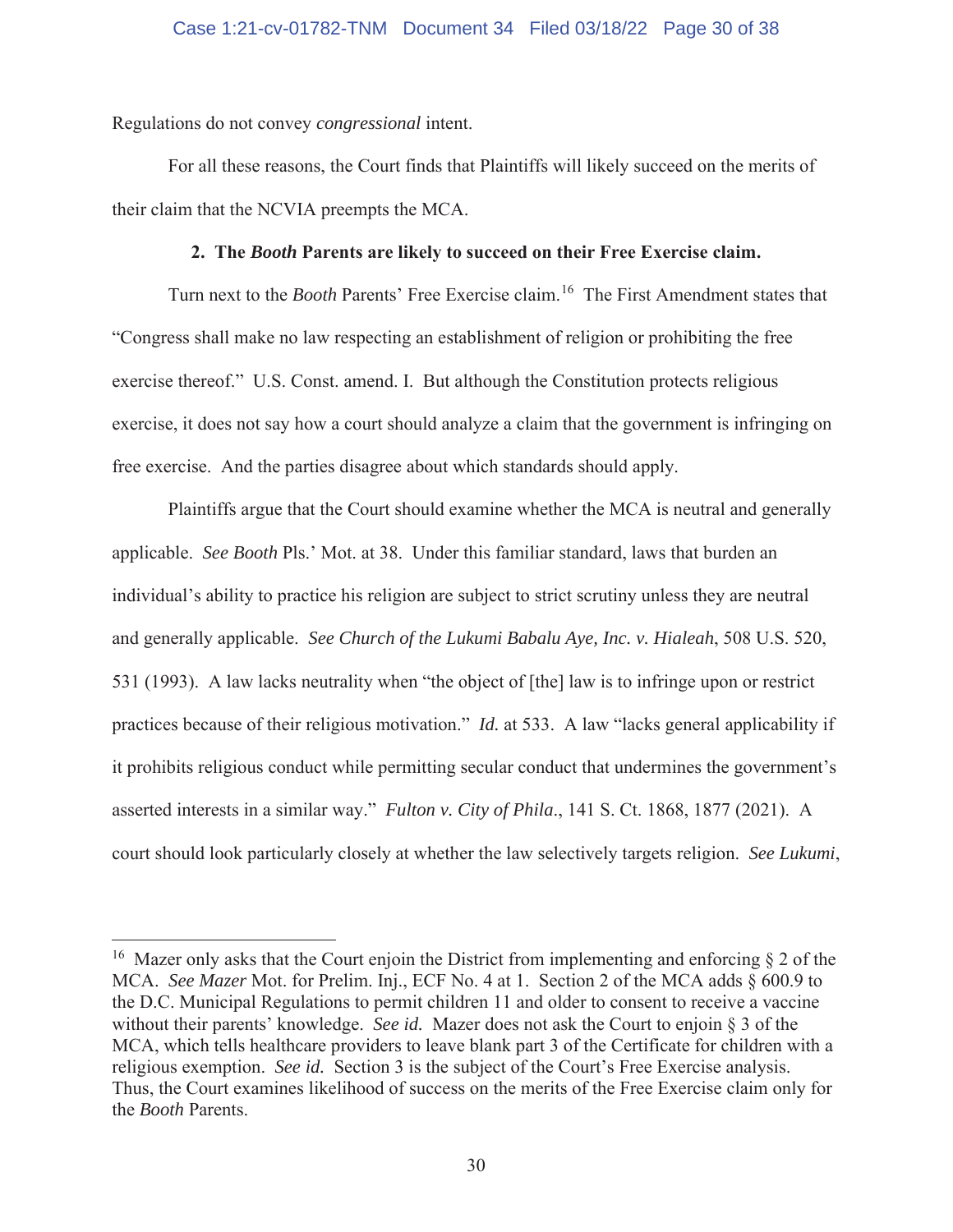## Case 1:21-cv-01782-TNM Document 34 Filed 03/18/22 Page 31 of 38

508 U.S. at 542 ("All laws are selective to some extent, but categories of selection are of paramount concern when a law has the incidental effect of burdening religious practice.").

The District pushes back. It argues that the Court should engage in a two-step analysis. It says that the Court should examine whether Plaintiffs have made a "threshold showing" that "a law or regulation imposes a substantial, as opposed to an inconsequential, burden on the litigant's religious practice before the Free Exercise Clause is implicated." *Booth* Defs.' Mem. at 51 (cleaned up). Only if the Court finds that Plaintiffs have met this standard should it examine whether the MCA is neutral and generally applicable. *See id.*

The District invokes the wrong standard. The case it points to, *Levitan v. Ashcroft*, 281 F.3d 1313 (D.C. Cir. 2002), does say a plaintiff must make a "threshold showing" that "a law or regulation imposes a substantial, as opposed to inconsequential, burden on the litigant's religious practice." *Levitan*, 281 F.3d at 1320. But *Levitan* involved a neutral and generally applicable law: A ban on federal prisoners consuming alcohol. *Id.* at 1315–16. A religious prisoner who wanted to use wine in religious services objected. *Id.* Crucially, the religious prisoner did not allege that the prison treated another category of prisoners more favorably. *See id.* 

Not so here. The *Booth* Parents argue the MCA burdens them because it orders healthcare providers to leave blank part 3 of the Certificate for all children with a religious exemption on file. *See Booth* Pls.' Mot. at 38. More, they allege the MCA "is clearly hostile to religion, because whether the vaccination record is left 'blank' is based solely on the existence of the parents' religious exemption." *Booth* Pls.' Reply at 37, ECF No. 39; *see also id.* at 34 ("[P]arents with medical exemptions are treated differently: their decisions are not 'singled out,' nor are they 'targeted' like parents who claim a religious exemption[.]").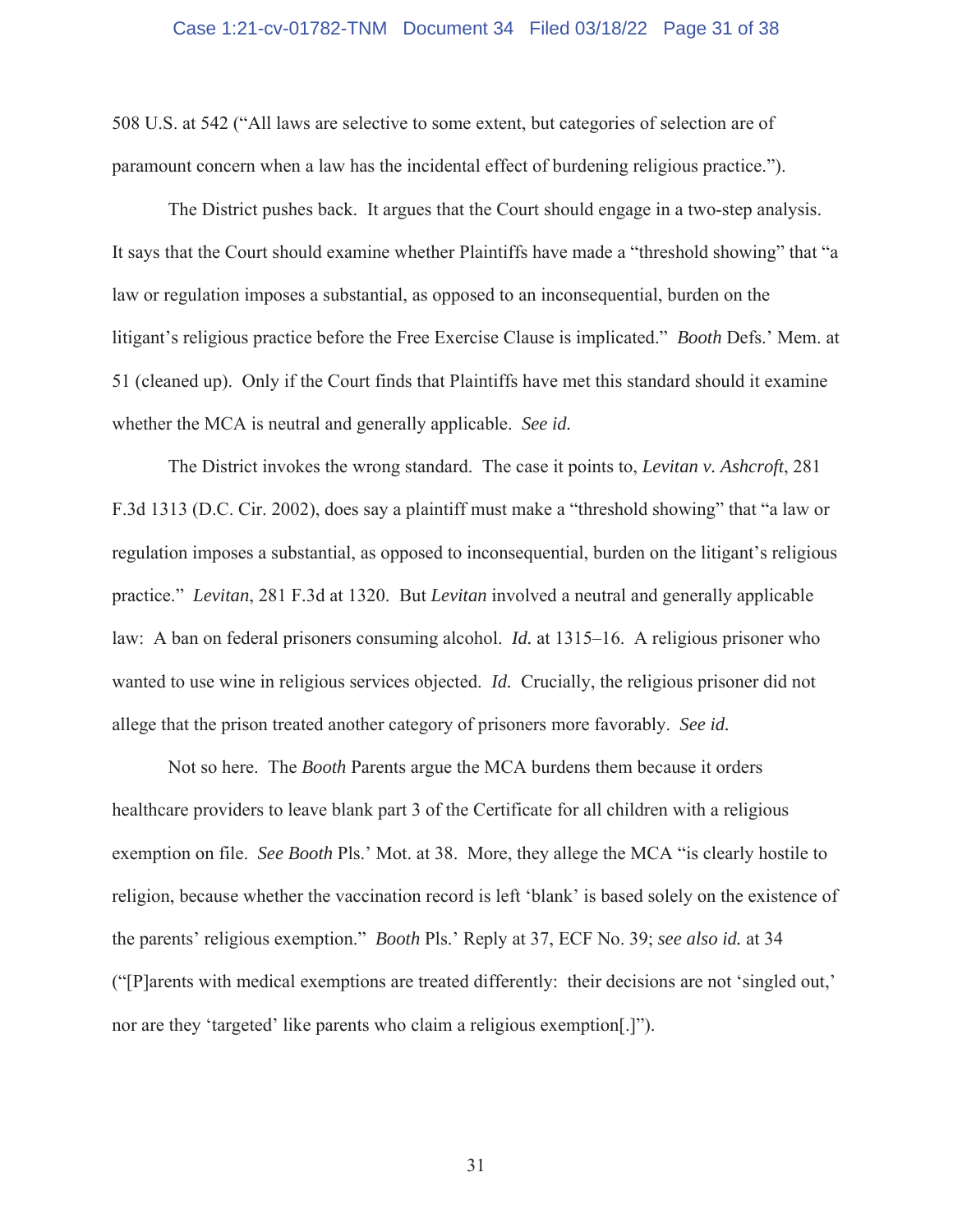# Case 1:21-cv-01782-TNM Document 34 Filed 03/18/22 Page 32 of 38

When a plaintiff argues a law is not neutral and generally applicable, he needs to show a burden, but not a *substantial* one. *See Tenafly Eruv Ass'n, Inc. v. Borough of Tenafly*, 309 F.3d 144, 170 (3d Cir. 2002) ("Under [*Employment Div. v. Smith*, 494 U.S. 872 (1990)] and *Lukumi* . . . there is no substantial burden requirement when government discriminates against religious conduct."); *Hartmann v. Stone*, 68 F.3d 973, 979 n.4 (6th Cir. 1995) (citing *Lukumi* to apply strict scrutiny while finding that plaintiffs "need not demonstrate a substantial burden on the practice of their religion"); *Brown v. Borough of Mahaffey*, 35 F.3d 846, 849 (3d Cir. 1994) ("The rare cases which address acts or laws which target religious activity have never limited liability to instances where a substantial burden was proved by the plaintiff.") (cleaned up).

More, recent Supreme Court decisions have applied strict scrutiny to non-neutral and generally applicable laws without asking whether these laws impose *substantial* burdens. *See Fulton*, 141 S. Ct. 1868*.* at 1876–77*; see also Lukumi*, 508 U.S. at 531–46; *Roman Cath. Diocese of Brooklyn v. Cuomo*, 141 S. Ct. 63, 67 (2020) (per curiam) (finding that a law restricting religious gatherings for public health reasons was not neutral or generally applicable and was subject to strict scrutiny despite no finding of a substantial burden); *Tandon v. Newsom*, 141 S. Ct. 1294, 1296 (2021) (per curiam) ("[G]overnment regulations are not neutral and generally applicable, and therefore trigger strict scrutiny under the Free Exercise Clause, *whenever they treat any comparable secular activity more favorably than religious exercise*.") (emphasis added).

The Court thus proceeds to evaluate whether the law is neutral and generally applicable. Start with neutrality. Supreme Court precedent distinguishes between facial and substantive neutrality. "A law lacks facial neutrality if it refers to a religious practice without a secular meaning discernable from the language or context." *Lukumi*, 508 U.S. at 533 (1993). A court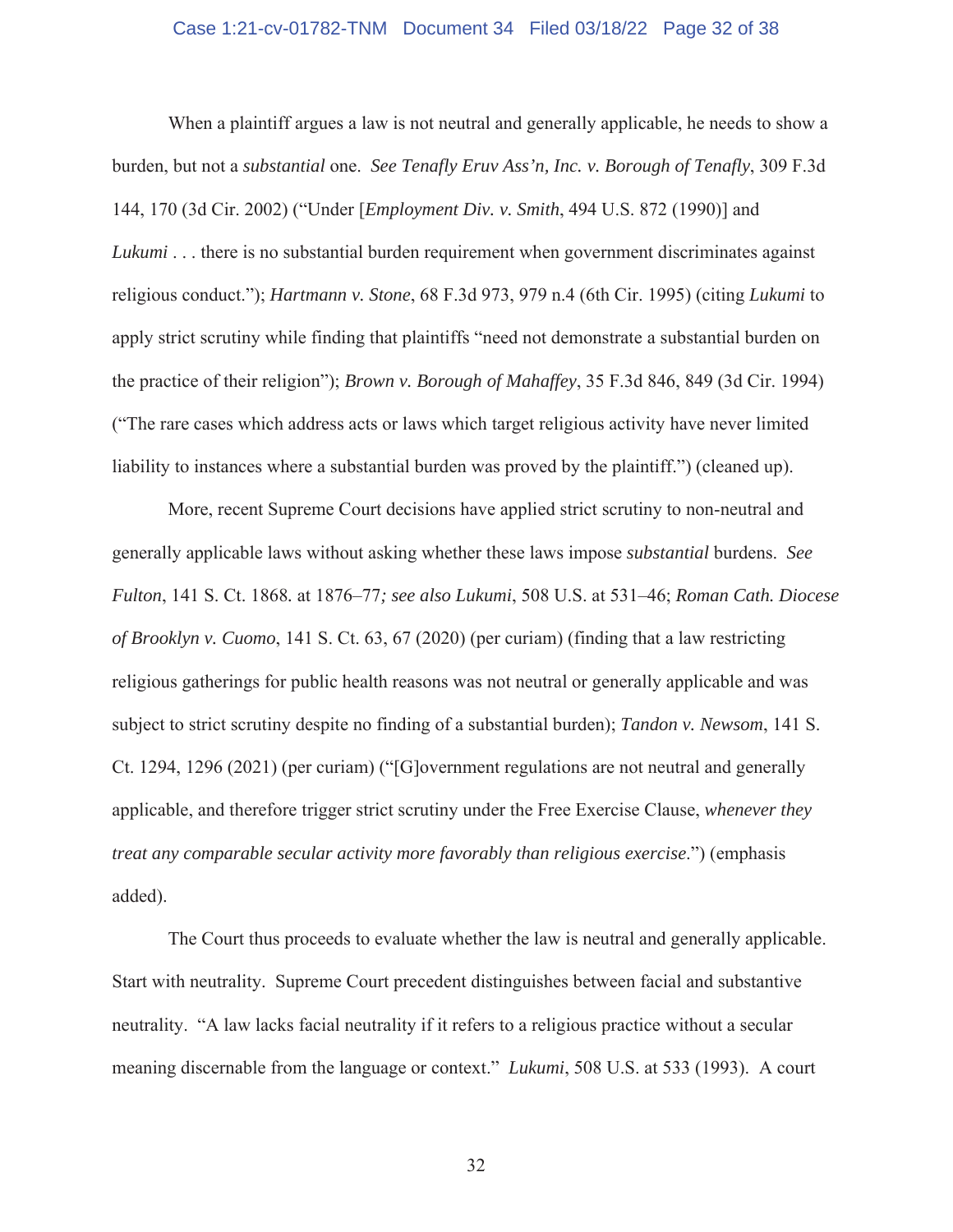# Case 1:21-cv-01782-TNM Document 34 Filed 03/18/22 Page 33 of 38

may find a facially neutral law non-neutral in application if the law covertly targets religious beliefs. *See id.* at 534. Because the MCA "refers to a religious practice" and thus is not facially neutral, the Court need not ask whether the law covertly targets religion. *Id.* at 533; *see* MCA  $§$  3(b)(2) (mentioning religious exemptions by name).<sup>17</sup>

Nor is the law generally applicable. Recall that D.C. Code § 38-506 provides for exemptions from childhood vaccinations for religious *and* medical reasons. But the MCA's directive to leave blank part 3 of the Certificate only applies to parents who have filed *religious*  exemptions for their children. So if a child whose parent filed a religious exemption goes behind his parents' back and gets a vaccine, the healthcare provider will leave blank part 3 of the Certificate and will submit the immunization record directly to the school. *See* MCA § 3(b)(2). The MCA orders the school to keep that immunization record confidential. *Id.* But if a child whose parent filed a *medical* exemption gets a vaccine, the MCA does not instruct the healthcare provider to leave blank part 3 of the Certificate. Nor does the MCA direct the school to keep the immunization record confidential. This puts religious parents at an informational disadvantage as compared to non-religious parents.

The District does not explain why the MCA instructs healthcare providers to leave part 3 of the Certificate blank for parents with a religious exemption but not for parents with a medical one. Instead, it asserts that "[m]edical exemptions are based on the *provider's* determination that a vaccine is not medically recommended, and, therefore, providers would not be in the position of administering a vaccine under the Act." *Booth* Defs.' Reply at 23 n.8, ECF No. 42. The

 $17$  Contrary to the District's contention, Plaintiffs need not prove that the MCA "evinces hostility similar to *Masterpiece* [*Cakeshop*]." *Booth* Defs.' Mem. at 53. Even absent proof of animus, the Supreme Court said in *Smith* that a law will not qualify as neutral if a religious exercise is the "object" of a law and is not just "incidental[ly]" affected by it. *Smith*, 494 U.S. at 878. Because the MCA specifically calls out religious exemptions, religious exercise is its "object." *Id.*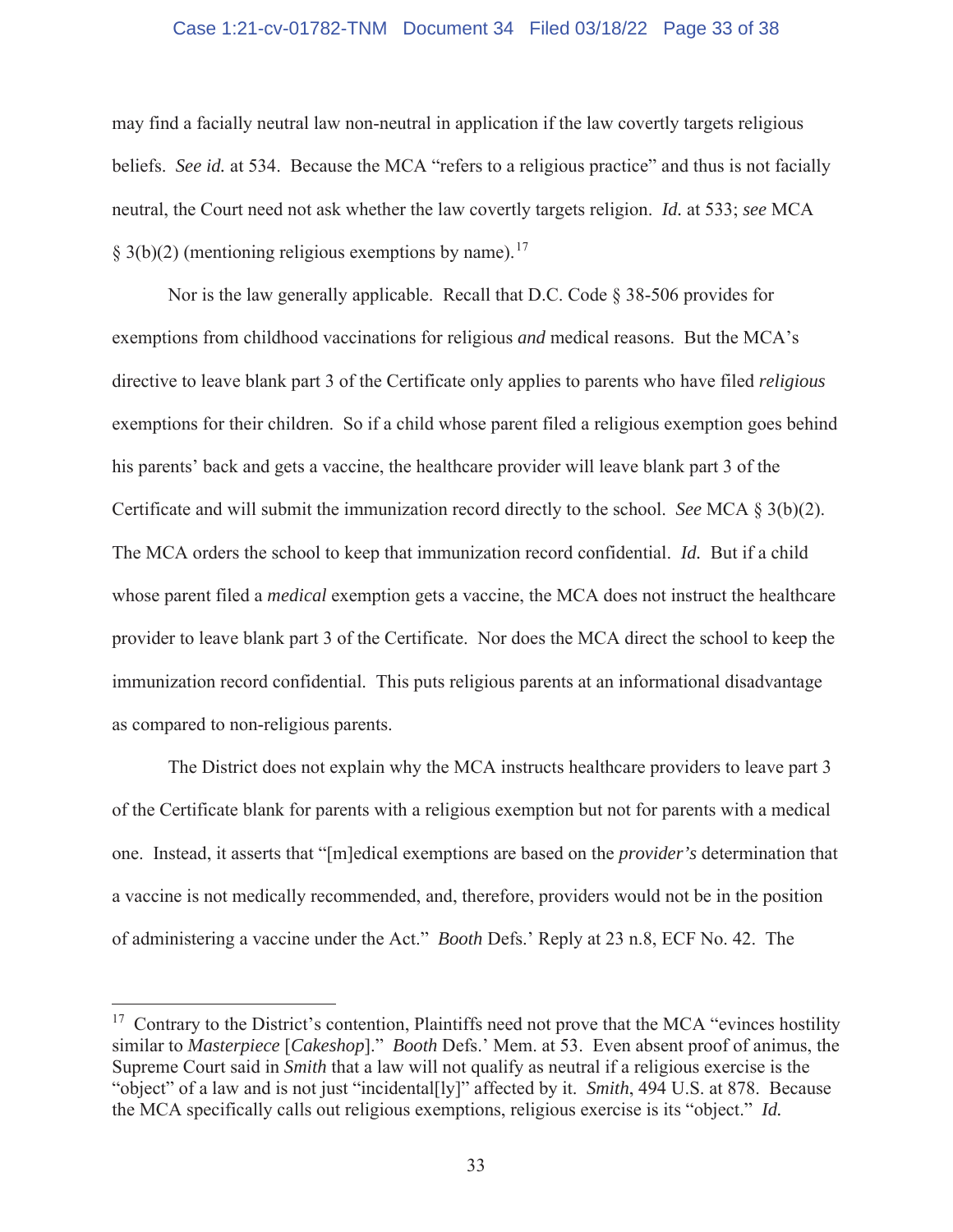# Case 1:21-cv-01782-TNM Document 34 Filed 03/18/22 Page 34 of 38

District's meaning is not entirely clear, but it appears to be saying that the Act does not affect medical exemptions. That, however, is exactly the problem. *See Lukumi*, 508 U.S. at 542. ("All laws are selective to some extent, but categories of selection are of paramount concern when a law has the incidental effect of burdening religious practice."). The MCA burdens religious practice by withholding from religious parents information available to secular parents who file a medical exemption for their children. Thus, the law is not generally applicable.

The District has one more argument. It contends that it is not required to provide *any* religious exemptions. *See Booth* Defs.' Mem. at 52. The District cites *Prince v. Massachusetts*, 321 U.S. 158, 166–67 (1944), for the proposition that a plaintiff "cannot claim freedom from compulsory vaccination for [his] child more than for himself on religious grounds." So, says the District, it should not be penalized for providing a qualified religious exemption when it was never required to provide one to begin with.

But the law at issue in *Prince* is different from the District's law. There was no allegation in *Prince*, as there is here, that the law targeted religious parents.<sup>18</sup> When the government makes "a value judgment that secular (i.e., medical) motivations" for special treatment are "important enough to overcome" its interest in uniformly applying a policy "but that religious motivations are not," this "raises concern." *See Frat.'l Ord. of Police Newark Lodge No. 12 v. City of Newark*, 170 F.3d 359, 366 (3d Cir. 1999) (Alito, J.). The singling out of religion triggers strict scrutiny. *Lukumi*, 508 U.S. at 531; *see also Frat.'l Ord. of Police*, 170 F.3d at 366 ("[W]hen the government makes a value judgment in favor of secular motivations,

 $18$  The District cites two other cases for the proposition that the Constitution does not require religious exemptions to vaccination mandates: *Phillips v. City of New York*, 775 F.3d 538 (2d Cir. 2015), and *Workman v. Mingo Cty. Bd. of Educ.*, 419 F. App'x 348 (4th Cir. 2011). *See Booth* Defs.' Mem. at 52–53. But neither case involved a governmental authority targeting religious parents. Thus, like *Prince*, these cases do not help the District.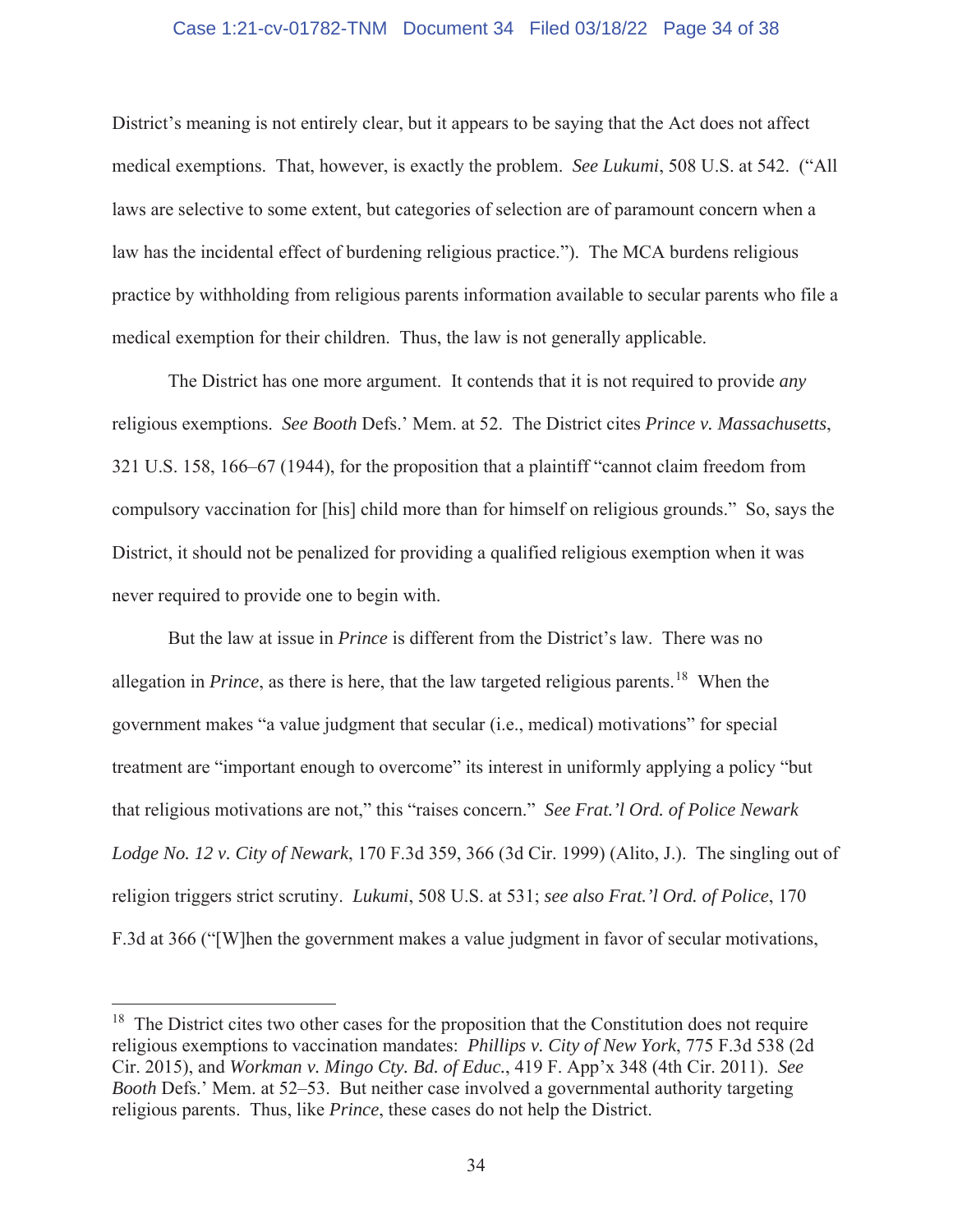# Case 1:21-cv-01782-TNM Document 34 Filed 03/18/22 Page 35 of 38

but not religious motivations, the government's actions must survive heightened scrutiny."). When strict scrutiny applies, the government must show its burden on religion is "justified by a compelling governmental interest and [is] narrowly tailored to advance that interest." *Lukumi*, 508 U.S. at 531–32. The MCA does not survive this test.

The District claims it needed the MCA "so that the District can move towards a high enough immunization rate to achieve herd immunity—or 95% immunity—from diseases such as measles." *Booth* Defs.' Mem. at 17 (quoting the Council of the District of Columbia, Comm. on Health, Report on Bill 23-0171, at 1, 2 (Oct. 7, 2020)). Preventing the spread of communicable disease is a compelling governmental interest. *See Cuomo*, 141 S. Ct. at 67. But the District undermines that compelling interest by treating medical and religious exemptions differently with no explanation for why it does so. *See Fulton*, 141 S. Ct. at 1877 ("A law also lacks general applicability if it prohibits religious conduct while permitting secular conduct that *undermines the government's asserted interests in a similar way*.") (emphasis added).

For the same reason, even assuming the District has shown a compelling interest, the MCA is not narrowly tailored. Recall that D.C. Code § 38-506(2) allows an exemption for anyone able to obtain a "written certification by a private physician" that a vaccination is "medically inadvisable." *Id.* What does "medically inadvisable" mean? The D.C. Code does not define the phrase. Nor does the District interpret it. The ambiguity leaves one guessing whether something as simple as the risk of a rash or shoulder pain could be enough to exempt an individual from vaccination. *See Booth* Compl. ¶ 307 (listing rashes and shoulder pain as injuries for which the Program has paid out compensation). And it leaves the Court with no option at this stage of the litigation except to conclude that the MCA is not narrowly tailored to achieve the District's interest. *See Frat'l Ord. of Police*, 170 F.3d at 367 ("We are at a loss to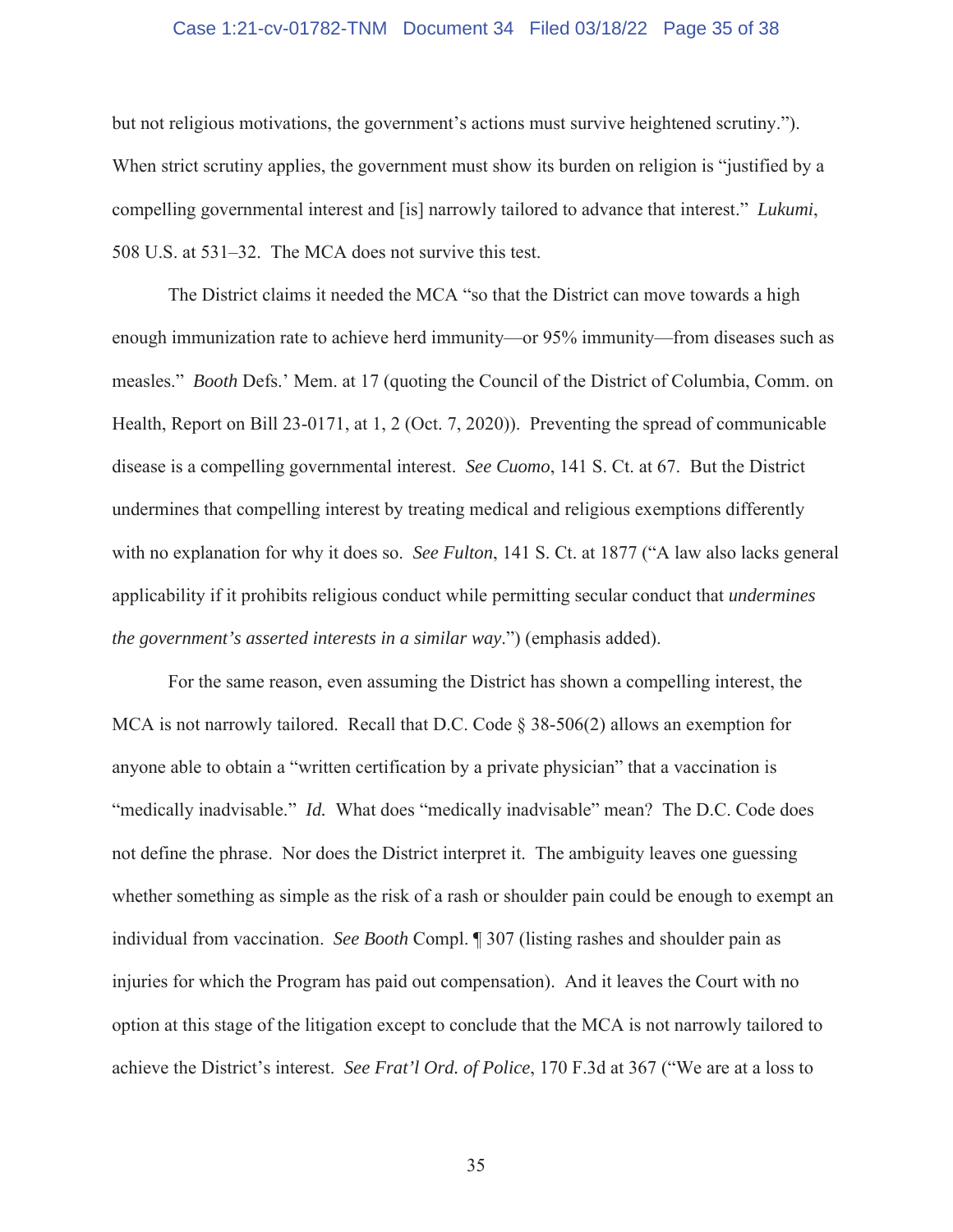# Case 1:21-cv-01782-TNM Document 34 Filed 03/18/22 Page 36 of 38

understand why religious exemptions threaten important city interests but medical exemptions do not."); *see also Lukumi*, 508 U.S. at 546 (holding that a law that is too broad or too narrow is not narrowly tailored).

 In coming to this conclusion, the Court does not rule out that the District could make the necessary showing to satisfy strict scrutiny at summary judgment. But at this stage, the District has not made that showing. Because the *Booth* Parents have credibly alleged that the MCA targets religious parents and the District has not shown that the MCA is narrowly tailored to meet a compelling interest, they are likely to succeed on their Free Exercise claim.19

# **B. Plaintiffs are likely to suffer irreparable injury absent injunctive relief.**

The Court next considers whether Plaintiffs have shown that they will suffer irreparable injury absent injunctive relief. *See League of Women Voters*, 838 F.3d at 6. The *Booth* Parents easily satisfy this burden because "[t]he loss of First Amendment freedoms, for even minimal periods of time, unquestionably constitutes irreparable injury." *Cuomo*, 141 S. Ct. at 67 (cleaned up). The conclusion that they are likely to succeed on the merits of their Free Exercise claim thus also suffices to show that they will be irreparably harmed without injunctive relief.

More, both the *Booth* Parents and Mazer have shown they are likely to suffer irreparable injury absent injunctive relief for their preemption claims. They must show "(1) that the harm is certain and great, actual and not theoretical, and so imminent that there is a clear and present

<sup>19</sup> The District argues that the *Booth* Parents only challenge the MCA on its face and therefore must show that there is "no set of circumstances . . . under which [the MCA] would be valid." *Booth* Defs.' Mem. at 28 (quoting *United States v. Salerno*, 481 U.S. 739, 745 (1987)). But they also made an as-applied challenge. *See Booth* Compl. ¶ 207. More, there is no reading of the MCA that does not discriminate against religious parents. And the Supreme Court has granted facial challenges where the law is facially discriminatory to religion without applying the "no set of circumstances" test. *See, e.g.*, *Lukumi*, 508 U.S. at 532, 547 (voiding the entire law without applying the "no set of circumstances" test because "the protections of the Free Exercise Clause pertain if the law at issue discriminates against some or all religious beliefs").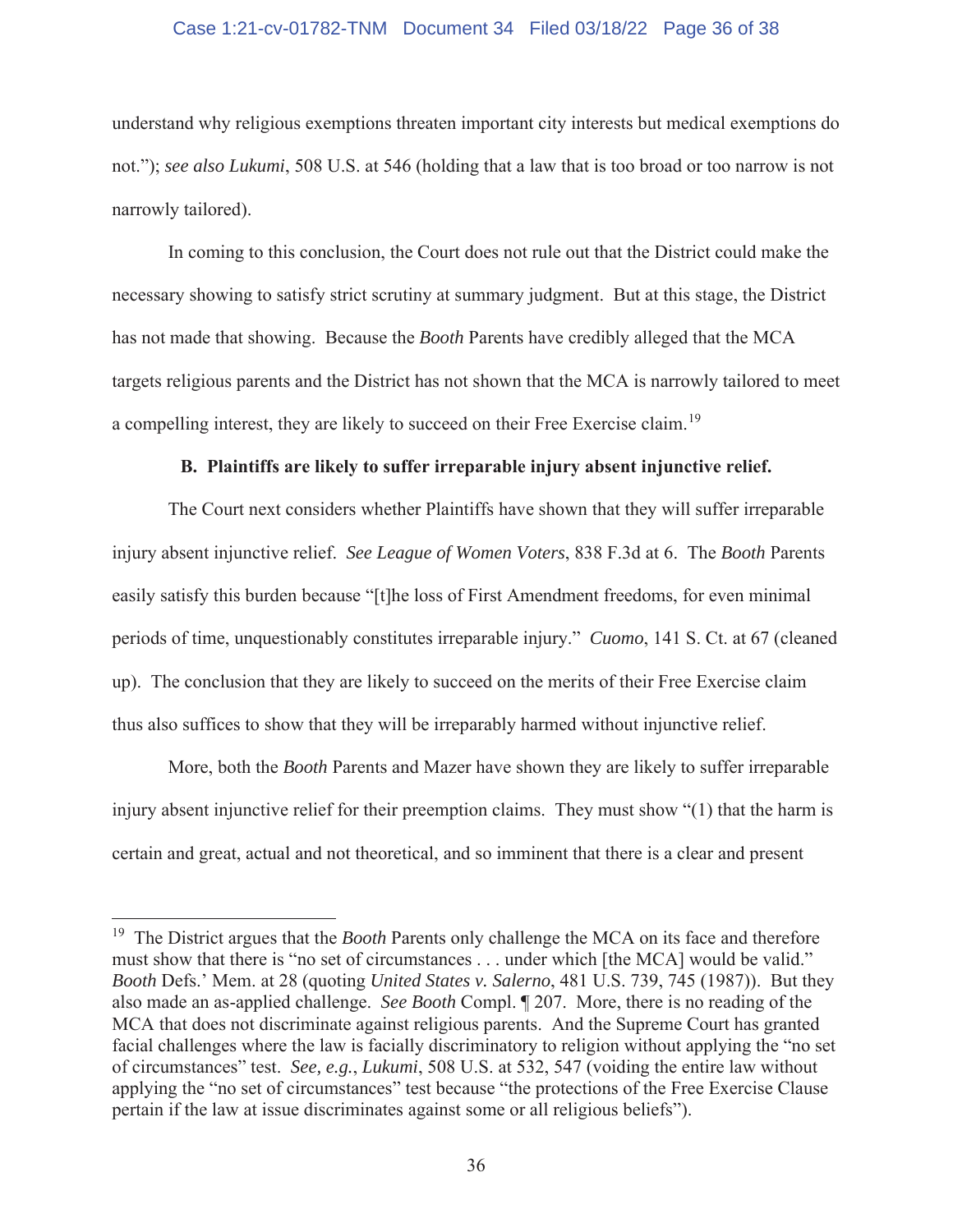## Case 1:21-cv-01782-TNM Document 34 Filed 03/18/22 Page 37 of 38

need for equitable relief to prevent irreparable harm; and (2) that the harm is beyond remediation." *Capitol Hill Baptist*, 496 F. Supp. 3d at 301 (cleaned up). Plaintiffs have met the first requirement because they have shown that L.B. and J.D. are likely to get a vaccine any day. And they meet the second requirement because administration of a vaccine is "beyond remediation"—it cannot be undone. *Id.* 

# **C. The balance of the equities and the public interest support granting the preliminary injunction.**

Finally: Have Plaintiffs shown that the balance of the equities and the public interest supports the Court granting relief? These factors merge when, as here, the government is the party opposing the injunction. *Nken v. Holder*, 556 U.S. 418, 435 (2009).

The balance of the equities and the public interest favor granting relief. The public has an interest in upholding the integrity of Congress's laws and honoring the free exercise of religion. Of course, the public also has an interest in controlling the spread of disease. But by its own admission, "religious exemptions are generally rare in the District." *Booth* Compl. ¶ 54 (quoting the District's Immunization Attendance Policy).

And although the District relies heavily on the COVID-19 pandemic to justify its need for the MCA, the pandemic was not its impetus. *See Booth* Defs.' Mem. at 16 ("The [MCA] was introduced on May 5, 2019, on the heels of a measles outbreak[.]"). More, COVID-19 infections in the District are trending downward. *See* Johns Hopkins Univ. School of Med., Coronavirus Res. Ctr., *District of Columbia*.<sup>20</sup> Nearly 93% of the District is fully vaccinated—a higher share

<sup>20</sup> *Available at* https://coronavirus.jhu.edu/region/us/district-of-columbia (last visited March 17, 2022).